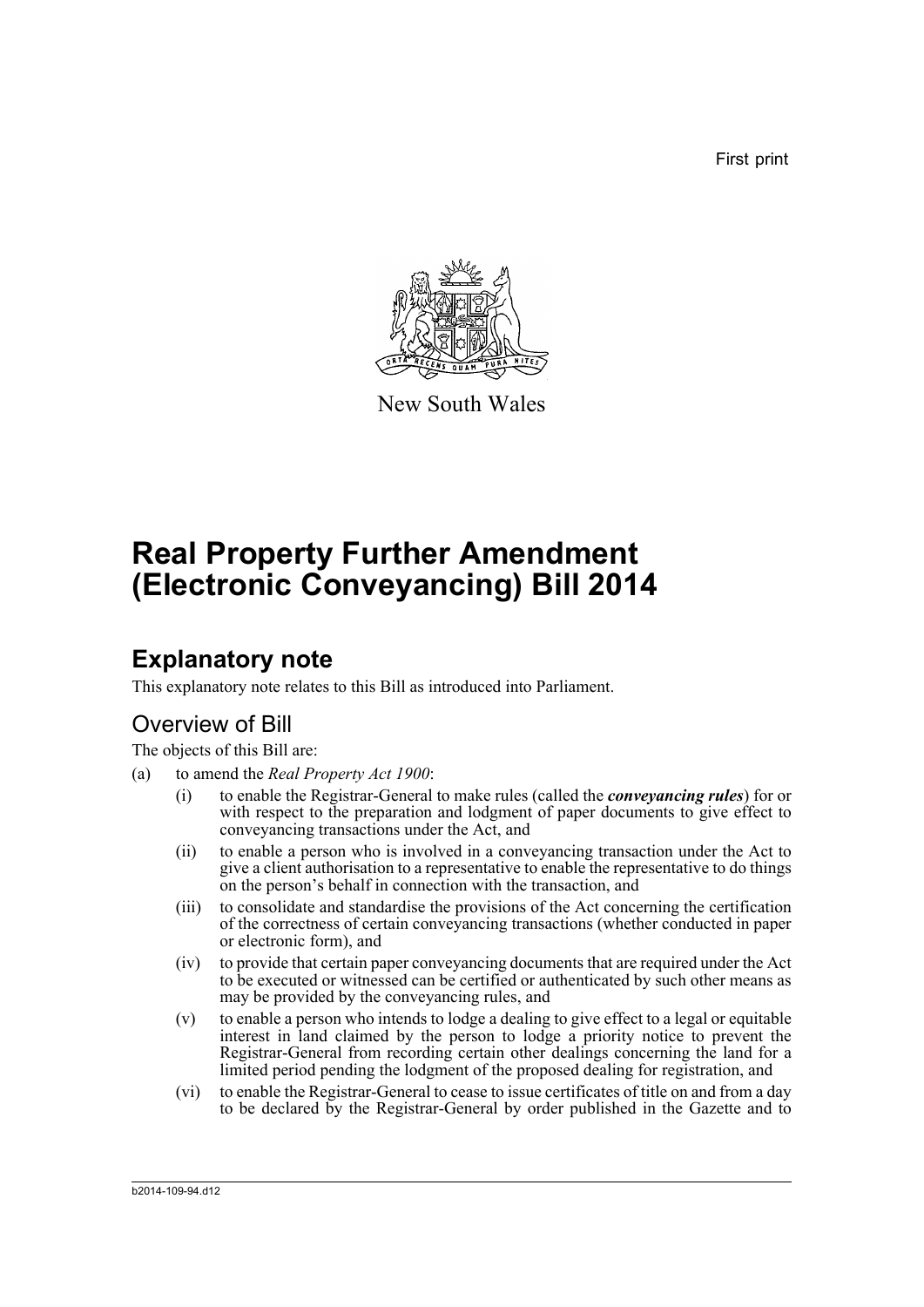confirm that, before that day, the Registrar-General may cease to issue certificates of title on a staged basis, and

- (vii) to provide that, after certificates of title are no longer issued, the Registrar-General may rely on either paper or electronic consents for certain conveyancing transactions given by the person who is recorded in the Register as having control of the right to deal in the land concerned, and
- (viii) to enable the Registrar-General to designate certain persons employed in the Public Service to be Deputy Registrars-General and to provide for their functions, and
- (ix) to enable an Australian address to be specified as an address for service in a caveat lodged under the Act, and
- (b) to make consequential amendments to the *Interpretation Act 1987* and *Real Property Regulation 2014*.

### Outline of provisions

**Clause 1** sets out the name (also called the short title) of the proposed Act.

**Clause 2** provides for the commencement of the proposed Act.

### **Schedule 1 Amendment of Real Property Act 1900 No 25**

#### **1.1 Amendments concerning conveyancing rules**

**Schedule 1.1** amends the *Real Property Act 1900* (the *principal Act*):

- (a) to enable the Registrar-General to make rules (called the *conveyancing rules*) for or with respect to the preparation and lodgment of paper documents to give effect to conveyancing transactions under the Act, and
- (b) to define the term *conveyancing transaction* for this purpose in a manner consistent with the *Electronic Conveyancing National Law (NSW)*.

#### **1.2 Amendments concerning client authorisations**

**Schedule 1.2** amends the principal Act:

- (a) to enable a law practice or licensed conveyancer to be authorised by a person under a client authorisation to carry out certain transactions on the person's behalf for the purposes of the principal Act, and
- (b) to define the term *authorised representative* for this purpose, and
- (c) to provide for the effect of signatures under a client authorisation (and the repudiation of such signatures).

The provisions to be inserted are modelled on those in the *Electronic Conveyancing National Law (NSW)* and they also provide that a client authorisation under that Law can also have effect as a client authorisation under the principal Act.

#### **1.3 Amendment concerning certifications of correctness**

**Schedule 1.3** amends the principal Act to consolidate the provisions of sections 117 and 117A into one section concerning the certification of the correctness of certain conveyancing transactions (whether conducted in paper or electronic form).

#### **1.4 Amendment concerning execution and attestation**

**Schedule 1.4** amends the principal Act to provide that certain paper conveyancing documents that are required to be executed or witnessed under the principal Act can be certified or authenticated by such other means as may be provided by the conveyancing rules.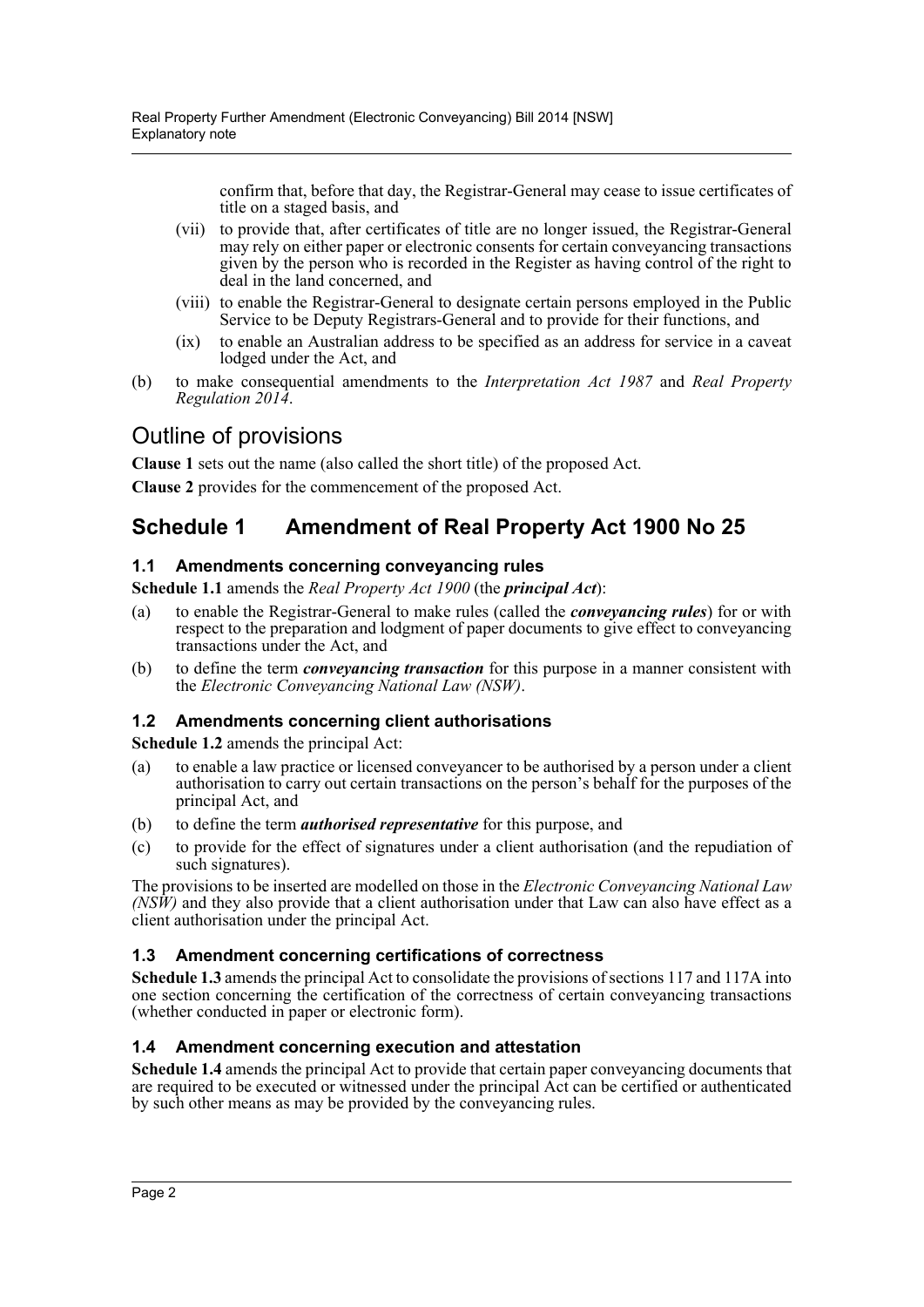#### **1.5 Amendments concerning priority notices**

**Schedule 1.5** amends the principal Act to insert a new Part 7B that deals with priority notices.

The new Part will enable a person who intends to lodge a dealing to give effect to a legal or equitable interest in land claimed by the person to lodge a priority notice. The lodgment of a priority notice will reserve the priority of the dealings specified in the notice by preventing the Registrar-General from registering certain other dealings and plans concerning the land for a limited period (initially  $60$  days, with the possibility of an extension to 90 days) pending the lodgment of the proposed dealings for registration.

The new Part also provides for the following:

- (a) interpretative provisions (see proposed section 74S),
- (b) requirements with respect to the lodgment of priority notices (see proposed section 74T),
- (c) the recording, and removal of such recordings, in the Register under the Act by the Registrar-General (see proposed sections 74U and 74X (2)),
- (d) the circumstances when priority notices cease to have effect (see proposed section 74V),
- (e) the effect of priority notices (see proposed section 74W),
- (f) the withdrawal of priority notices by persons lodging such notices, whether voluntarily or by order of the Supreme Court (see proposed sections 74X (1) and 74Y),
- (g) the liability to pay compensation for pecuniary loss in connection with the lodgment of, or the refusal or failure to withdraw, priority notices where there has been no reasonable cause for the lodgment or the refusal or failure to withdraw (see proposed section 74Z).

Schedule 1.5 also makes a number of amendments to the principal Act that are consequential on the creation of priority notices.

#### **1.6 Amendments concerning certificates of title and consents**

**Schedule 1.6** amends the principal Act:

- (a) to enable the Registrar-General to cease to issue certificates of title on and from a day to be declared by the Registrar-General by order published in the Gazette, and
- (b) to enable consents to certain conveyancing transactions involving land for which there is no certificate of title to be given in either paper or electronic form once certificates of title can no longer be issued, and
- (c) to confirm that, before that day, the Registrar-General may cease to issue certificates of titles to particular classes of persons on a staged basis under section 33AA of the principal Act.

#### **1.7 Amendments concerning Registrar-General and Deputy Registrars-General**

**Schedule 1.7** amends the principal Act:

- (a) to insert a definition of *Registrar-General* in the Act, and
- (b) to enable the Registrar-General to designate certain persons employed in the Public Service to be Deputy Registrars-General or the Senior Deputy Registrar-General, and
- (c) to provide for the circumstances in which a Deputy Registrar-General may act as the Registrar-General when there is no Registrar-General or the Registrar-General is absent from duty, and
- (d) to provide for the functions of Deputy Registrars-General (including the delegation to them of functions of the Registrar-General by the Registrar-General).

#### **1.8 Amendments concerning service of notices on caveators**

**Schedule 1.8** amends the principal Act to enable an Australian address to be specified as an address for service in a caveat lodged under the principal Act.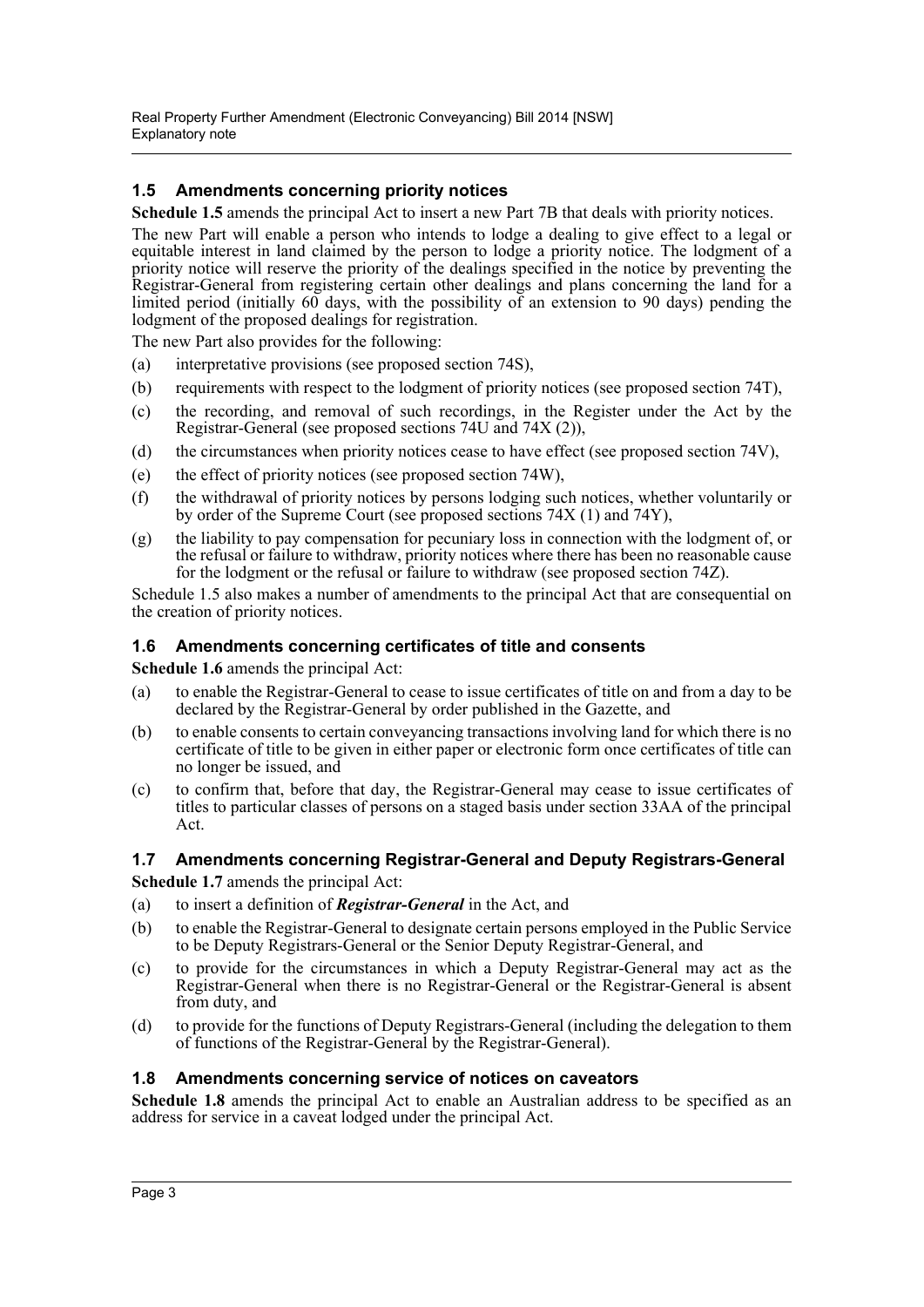### **Schedule 2 Consequential amendment of other legislation**

**Schedule 2.1** substitutes the definition of *Registrar-General* in the *Interpretation Act 1987* with a definition that is consistent with the definition to be inserted by Schedule 1.7.

**Schedule 2.2** makes an amendment to the *Real Property Regulation 2014* that is consequential on the amendment made by Schedule 1.3.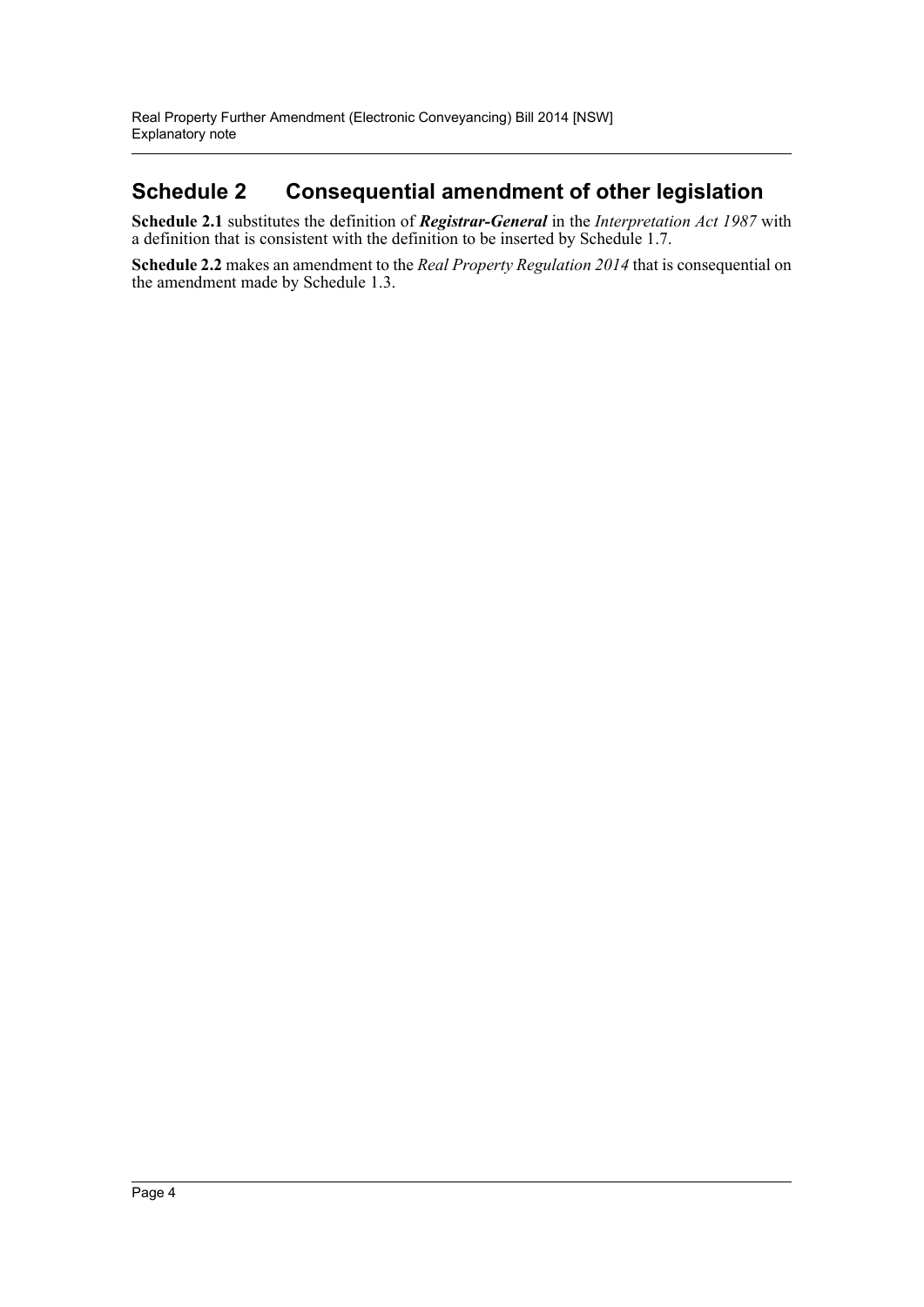First print



New South Wales

# **Real Property Further Amendment (Electronic Conveyancing) Bill 2014**

# **Contents**

|            |                                              | Page |
|------------|----------------------------------------------|------|
|            |                                              |      |
|            | Name of Act                                  | 2    |
|            | Commencement                                 | 2    |
| Schedule 1 | Amendment of Real Property Act 1900 No 25    |      |
| Schedule 2 | Consequential amendment of other legislation | 16   |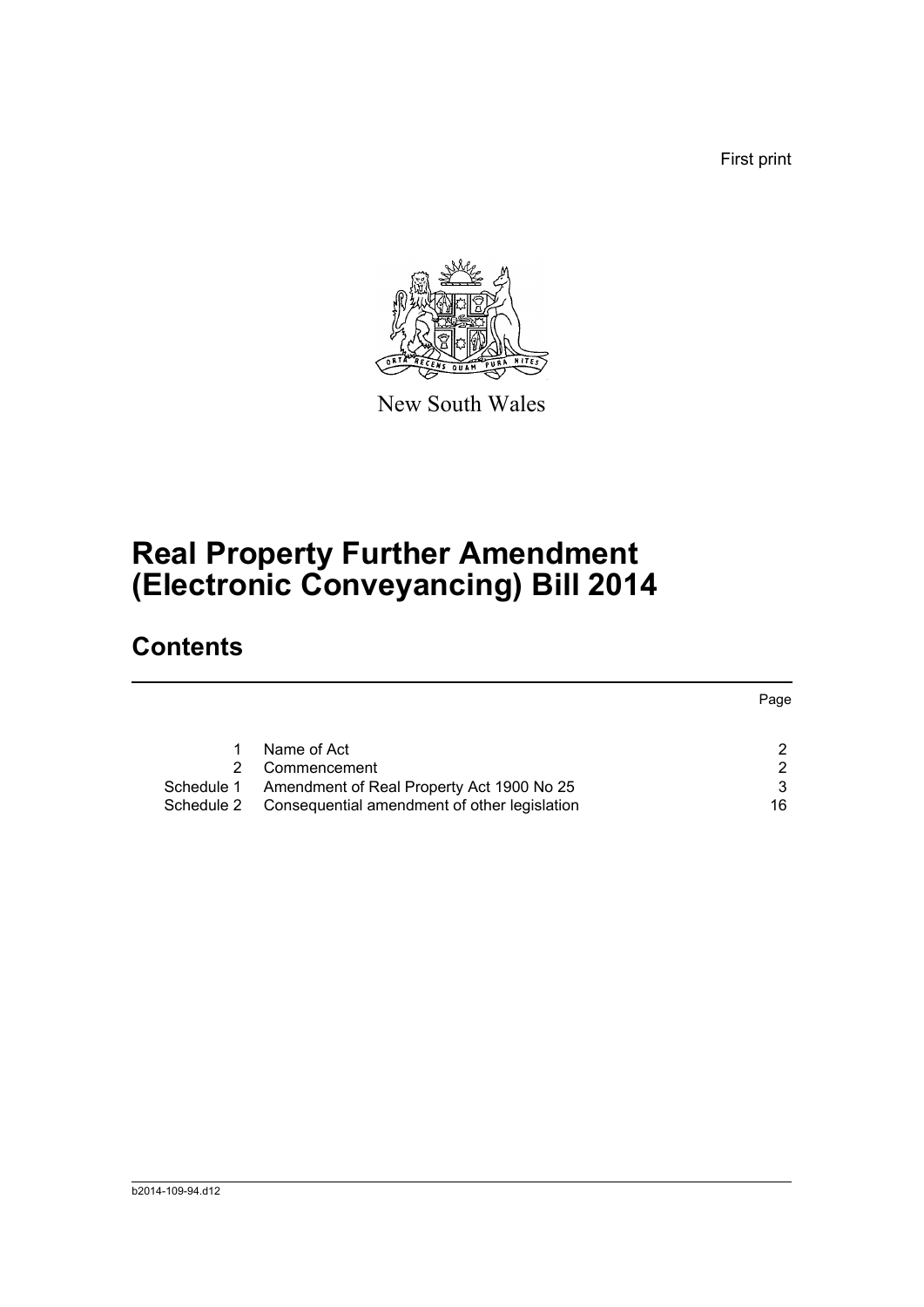

New South Wales

# **Real Property Further Amendment (Electronic Conveyancing) Bill 2014**

No , 2014

### **A Bill for**

An Act to amend the *Real Property Act 1900* to make provision for the alignment of paper and electronic conveyancing practices and to facilitate the adoption of electronic conveyancing practices; and to make consequential amendments to certain other legislation.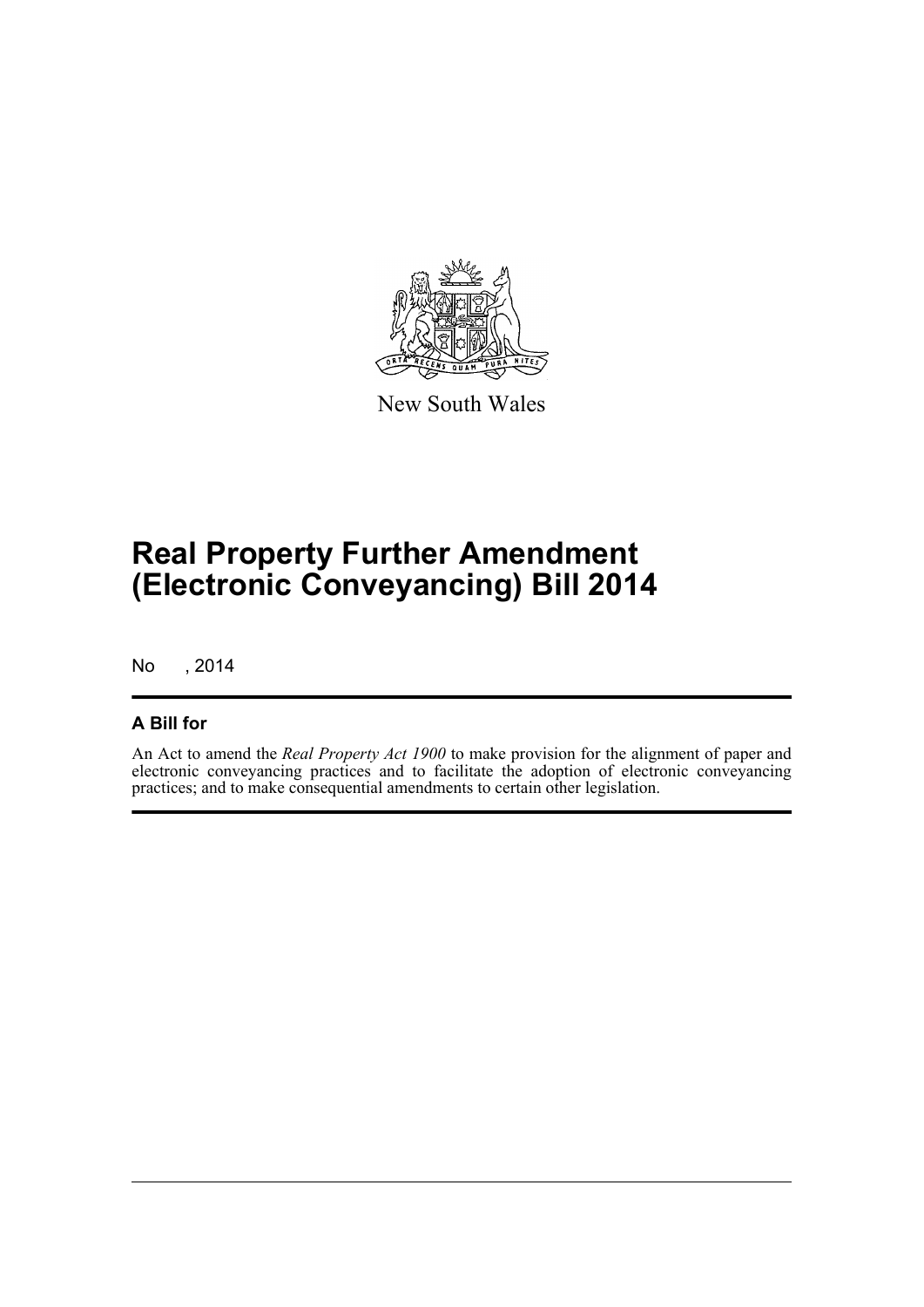Real Property Further Amendment (Electronic Conveyancing) Bill 2014 [NSW]

<span id="page-6-1"></span><span id="page-6-0"></span>

|                     | The Legislature of New South Wales enacts:                                                                            |                  |  |  |  |  |
|---------------------|-----------------------------------------------------------------------------------------------------------------------|------------------|--|--|--|--|
| Name of Act         |                                                                                                                       |                  |  |  |  |  |
|                     | This Act is the Real Property Further Amendment (Electronic Conveyancing)<br>Act 2014.                                | 3<br>4           |  |  |  |  |
| <b>Commencement</b> |                                                                                                                       |                  |  |  |  |  |
| (1)                 | This Act commences on a day or days to be appointed by proclamation, except as<br>otherwise provided by this section. | $\boldsymbol{6}$ |  |  |  |  |
| (2)                 | Schedules 1.6 [3] and [4], 1.7 and 2.1 commence on the date of assent to this Act.                                    | 8                |  |  |  |  |
| (3)                 | Schedule 2.2 commences on the day on which Schedule 1.3 commences.                                                    | 9                |  |  |  |  |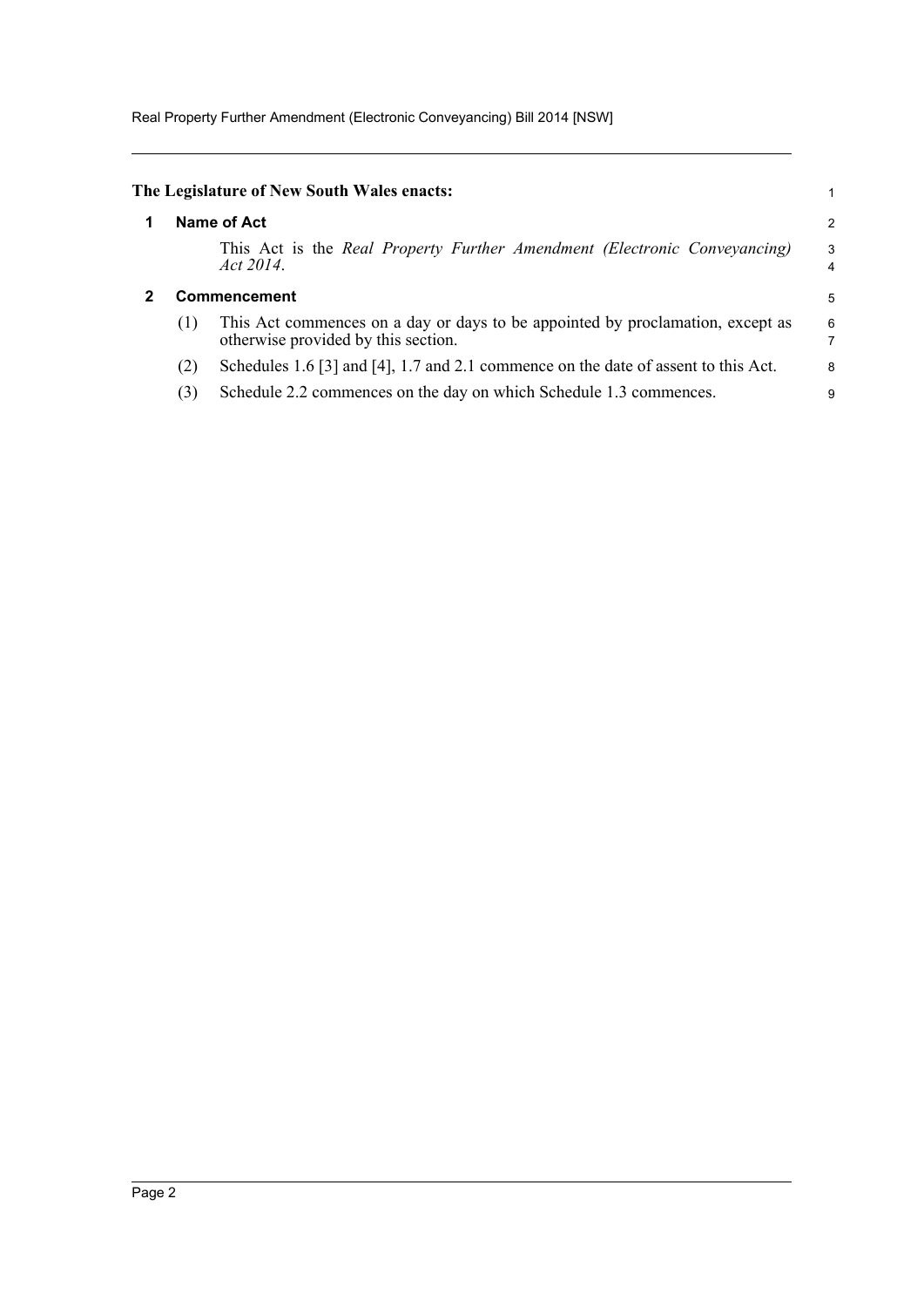<span id="page-7-0"></span>

|     | <b>Schedule 1</b> |                              |          |                           | <b>Amendment of Real Property Act 1900 No 25</b>                                                                                                                                                                                                                                                                           | 1                        |
|-----|-------------------|------------------------------|----------|---------------------------|----------------------------------------------------------------------------------------------------------------------------------------------------------------------------------------------------------------------------------------------------------------------------------------------------------------------------|--------------------------|
| 1.1 |                   |                              |          |                           | Amendments concerning conveyancing rules                                                                                                                                                                                                                                                                                   | $\overline{\mathbf{c}}$  |
| [1] |                   | <b>Section 3 Definitions</b> |          |                           |                                                                                                                                                                                                                                                                                                                            | 3                        |
|     |                   |                              |          |                           | Insert in alphabetical order in section $3(1)(a)$ :                                                                                                                                                                                                                                                                        | 4                        |
|     |                   |                              |          | section 12E.              | <b>Conveyancing rules—The rules determined by the Registrar-General under</b>                                                                                                                                                                                                                                              | 5<br>6                   |
|     |                   |                              | applies. |                           | <b>Conveyancing transaction—A</b> conveyancing transaction within the meaning<br>of the Electronic Conveyancing National Law (NSW) to which this Act                                                                                                                                                                       | $\overline{7}$<br>8<br>9 |
| [2] |                   | <b>Section 12E</b>           |          |                           |                                                                                                                                                                                                                                                                                                                            | 10                       |
|     |                   |                              |          | Insert after section 12D: |                                                                                                                                                                                                                                                                                                                            | 11                       |
|     | 12E               |                              |          | <b>Conveyancing rules</b> |                                                                                                                                                                                                                                                                                                                            | 12                       |
|     |                   | (1)                          |          |                           | <b>Making of conveyancing rules</b>                                                                                                                                                                                                                                                                                        | 13                       |
|     |                   |                              |          |                           | The Registrar-General may from time to time determine, in writing, rules for<br>or with respect to the preparation and lodgment otherwise than electronically<br>of paper documents to give effect to conveyancing transactions (the<br><i>convevancing rules</i> ), including rules for or with respect to the following: | 14<br>15<br>16<br>17     |
|     |                   |                              | (a)      |                           | the verification of identity and authority, including:                                                                                                                                                                                                                                                                     | 18                       |
|     |                   |                              |          | (i)                       | the standards to which identity and authority are to be verified,<br>and                                                                                                                                                                                                                                                   | 19<br>20                 |
|     |                   |                              |          | (ii)                      | the classes of persons in respect of whom identity and authority<br>are to be verified, and                                                                                                                                                                                                                                | 21<br>22                 |
|     |                   |                              |          | (iii)                     | the classes of paper documents in relation to which verification<br>of identity and authority requirements apply, and                                                                                                                                                                                                      | 23<br>24                 |
|     |                   |                              |          | (iv)                      | the classes of persons who can undertake verification of identity<br>and authority, and                                                                                                                                                                                                                                    | 25<br>26                 |
|     |                   |                              |          | (v)                       | any supporting evidence and retention requirements,                                                                                                                                                                                                                                                                        | 27                       |
|     |                   |                              | (b)      |                           | client authorisations, including:                                                                                                                                                                                                                                                                                          | 28                       |
|     |                   |                              |          | (i)                       | the form of a client authorisation, and                                                                                                                                                                                                                                                                                    | 29                       |
|     |                   |                              |          | (i)                       | the classes of paper documents to which a client authorisation<br>applies, and                                                                                                                                                                                                                                             | 30<br>31                 |
|     |                   |                              |          | (iii)                     | any supporting evidence and retention requirements,                                                                                                                                                                                                                                                                        | 32                       |
|     |                   |                              | (c)      |                           | matters to be certified, or relating to the certification of matters, for the<br>purposes of paper documents, including:                                                                                                                                                                                                   | 33<br>34                 |
|     |                   |                              |          | (i)                       | the form of certifications, and                                                                                                                                                                                                                                                                                            | 35                       |
|     |                   |                              |          | (ii)                      | the classes of persons who may certify those matters, and                                                                                                                                                                                                                                                                  | 36                       |
|     |                   |                              |          | (iii)                     | any supporting evidence and retention requirements,                                                                                                                                                                                                                                                                        | 37                       |
|     |                   |                              | (d)      |                           | the retention of documents supporting or authenticating paper<br>documents generally, including periods of retention,                                                                                                                                                                                                      | 38<br>39                 |
|     |                   |                              | (e)      |                           | the classes of conveyancing transactions that must be lodged using an<br>Electronic Lodgment Network instead of by means of paper documents,                                                                                                                                                                               | 40<br>41                 |
|     |                   |                              | (f)      |                           | the obligations of persons lodging paper documents (including<br>warranties and representations),                                                                                                                                                                                                                          | 42<br>43                 |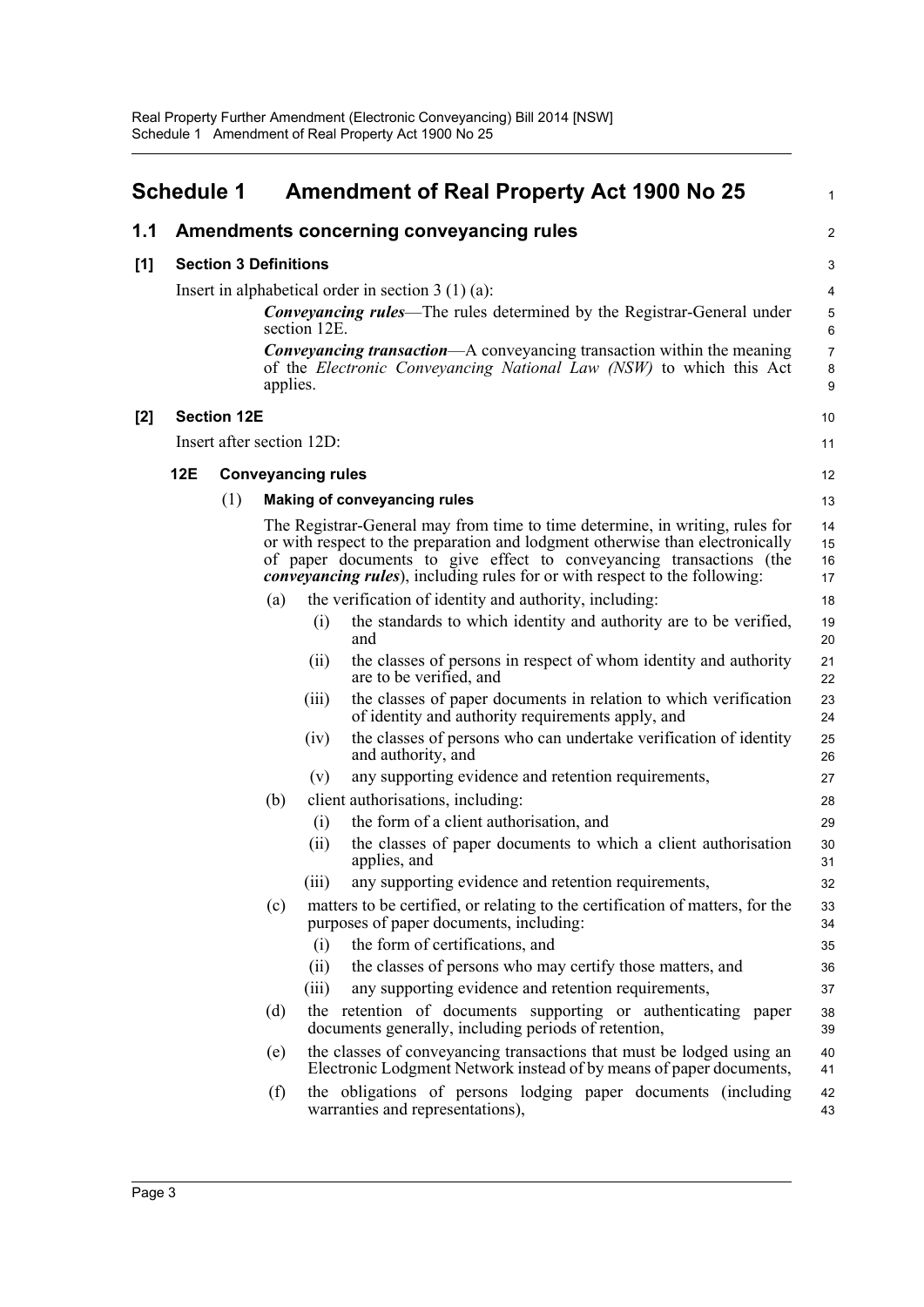|      | (g)                                                                                                                                                                                                                                                                                                                                                                                  | the execution and attestation of paper documents that give effect to<br>conveyancing transactions (including providing for certification,<br>authentication or other alternatives to execution or attestation to prove<br>or establish such transactions), | $\mathbf{1}$<br>$\overline{c}$<br>3<br>4 |  |  |  |
|------|--------------------------------------------------------------------------------------------------------------------------------------------------------------------------------------------------------------------------------------------------------------------------------------------------------------------------------------------------------------------------------------|------------------------------------------------------------------------------------------------------------------------------------------------------------------------------------------------------------------------------------------------------------|------------------------------------------|--|--|--|
|      | (h)                                                                                                                                                                                                                                                                                                                                                                                  | any other matter that by this Act or the regulations is required or<br>permitted to be dealt with by the conveyancing rules.                                                                                                                               | 5<br>6                                   |  |  |  |
| (2)  |                                                                                                                                                                                                                                                                                                                                                                                      | <b>Publication of conveyancing rules</b>                                                                                                                                                                                                                   | $\overline{7}$                           |  |  |  |
|      |                                                                                                                                                                                                                                                                                                                                                                                      | The Registrar-General must ensure that the following are publicly available:                                                                                                                                                                               | 8                                        |  |  |  |
|      | (a)                                                                                                                                                                                                                                                                                                                                                                                  | the current conveyancing rules,                                                                                                                                                                                                                            | 9                                        |  |  |  |
|      | (b)                                                                                                                                                                                                                                                                                                                                                                                  | all superseded versions of the conveyancing rules.                                                                                                                                                                                                         | 10                                       |  |  |  |
| (3)  |                                                                                                                                                                                                                                                                                                                                                                                      | The conveyancing rules, and any changes to them, must be made publicly<br>available at least 20 business days before the conveyancing rules or, as the case<br>requires, the changes take effect.                                                          | 11<br>12<br>13                           |  |  |  |
| (4)  | However, changes to the conveyancing rules may take effect within a shorter<br>period (including immediately on being made publicly available), if the<br>Registrar-General is satisfied that the changes need to take effect urgently<br>because an emergency situation exists.                                                                                                     |                                                                                                                                                                                                                                                            |                                          |  |  |  |
| (5)  | For the purposes of subsection $(4)$ , an emergency situation exists if the<br>Registrar-General considers that, because of the occurrence of an event or the<br>existence of particular circumstances, the operation, security, integrity or<br>stability of an Electronic Lodgment Network or the Register or the land titles<br>system is being, or is likely to be, jeopardised. |                                                                                                                                                                                                                                                            |                                          |  |  |  |
| (6)  |                                                                                                                                                                                                                                                                                                                                                                                      | Documents may be made publicly available in accordance with this section in<br>any manner the Registrar-General considers appropriate, including (without<br>limitation) by means of a website.                                                            |                                          |  |  |  |
| (7)  |                                                                                                                                                                                                                                                                                                                                                                                      | It is sufficient compliance with subsection $(2)$ (b) if a superseded version of<br>the conveyancing rules (other than the most recently superseded version) is<br>publicly available only on request made to the Registrar-General.                       |                                          |  |  |  |
| (8)  |                                                                                                                                                                                                                                                                                                                                                                                      | <b>Compliance with conveyancing rules</b>                                                                                                                                                                                                                  | 29                                       |  |  |  |
|      |                                                                                                                                                                                                                                                                                                                                                                                      | A person lodging a paper document giving effect to a conveyancing<br>transaction must comply with the conveyancing rules.                                                                                                                                  |                                          |  |  |  |
| (9)  |                                                                                                                                                                                                                                                                                                                                                                                      | The Registrar-General:                                                                                                                                                                                                                                     | 32                                       |  |  |  |
|      | (a)                                                                                                                                                                                                                                                                                                                                                                                  | may refuse to accept or register, or may reject, a conveyancing<br>transaction that does not comply with the requirements of the<br>conveyancing rules relating to the transaction, and                                                                    | 33<br>34<br>35                           |  |  |  |
|      | (b)                                                                                                                                                                                                                                                                                                                                                                                  | if the Registrar-General is satisfied that a person has contravened the<br>conveyancing rules—may do either or both of the following:                                                                                                                      | 36<br>37                                 |  |  |  |
|      |                                                                                                                                                                                                                                                                                                                                                                                      | suspend any right or other entitlement of the person to lodge<br>(i)<br>documents giving effect to conveyancing transactions, for a<br>period not exceeding 21 days, for a particular contravention,                                                       | 38<br>39<br>40                           |  |  |  |
|      |                                                                                                                                                                                                                                                                                                                                                                                      | (ii)<br>impose such conditions on any right or other entitlement of the<br>person to lodge documents giving effect to conveyancing<br>transactions as the Registrar-General considers appropriate so as<br>to prevent further contraventions.              | 41<br>42<br>43<br>44                     |  |  |  |
| (10) |                                                                                                                                                                                                                                                                                                                                                                                      | The Registrar-General may waive compliance with all or any provisions of the<br>conveyancing rules if the Registrar-General is satisfied that granting the<br>waiver is reasonable in all the circumstances.                                               | 45<br>46<br>47                           |  |  |  |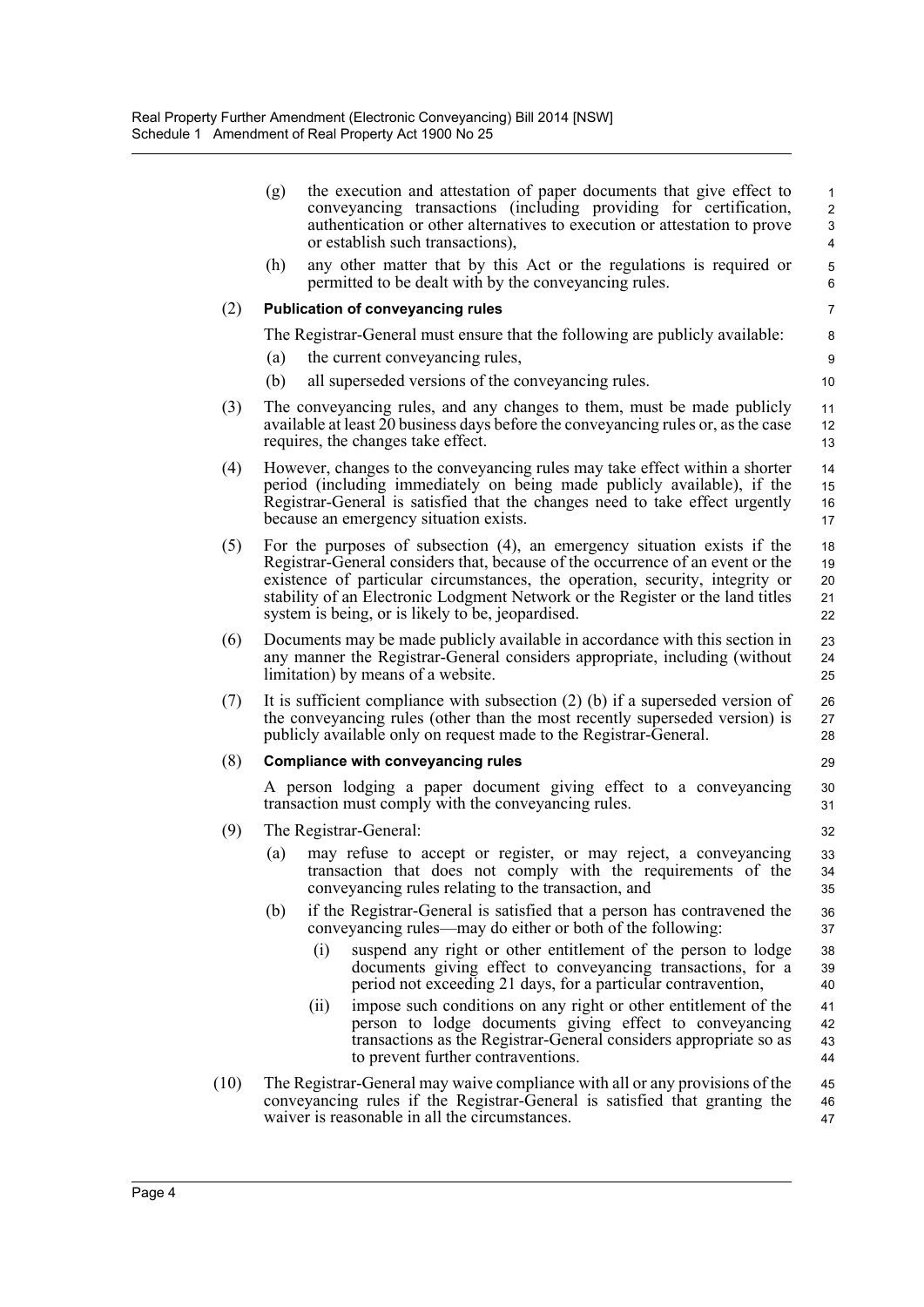|     |     | (11)                         |           | A waiver under subsection (10) may:                                                                                                                                                                                                                                                                     | $\mathbf{1}$                                          |
|-----|-----|------------------------------|-----------|---------------------------------------------------------------------------------------------------------------------------------------------------------------------------------------------------------------------------------------------------------------------------------------------------------|-------------------------------------------------------|
|     |     |                              | (a)       | be total or partial, and                                                                                                                                                                                                                                                                                | $\overline{c}$                                        |
|     |     |                              | (b)       | apply generally to all persons or conveyancing transactions, or be<br>limited in its application to particular persons or conveyancing<br>transactions or particular classes of persons or conveyancing<br>transactions, and                                                                            | $\ensuremath{\mathsf{3}}$<br>$\overline{4}$<br>5<br>6 |
|     |     |                              | (c)       | apply generally or be limited in its application by reference to specified<br>exceptions or factors, and                                                                                                                                                                                                | $\overline{7}$<br>8                                   |
|     |     |                              | (d)       | apply indefinitely or for a specified period, and                                                                                                                                                                                                                                                       | 9                                                     |
|     |     |                              | (e)       | be unconditional or subject to conditions or restrictions.                                                                                                                                                                                                                                              | 10                                                    |
|     |     | (12)                         |           | <b>Effect on other legislative provisions</b>                                                                                                                                                                                                                                                           | 11                                                    |
|     |     |                              |           | Nothing in this section limits any other power conferred on the<br>Registrar-General by another provision of this Part or any other Act.                                                                                                                                                                | 12<br>13                                              |
| 1.2 |     |                              |           | <b>Amendments concerning client authorisations</b>                                                                                                                                                                                                                                                      | 14                                                    |
| [1] |     | <b>Section 3 Definitions</b> |           |                                                                                                                                                                                                                                                                                                         | 15                                                    |
|     |     |                              |           | Insert in alphabetical order in section $3(1)(a)$ :                                                                                                                                                                                                                                                     | 16                                                    |
|     |     |                              |           | Authorised representative-A law practice or licensed conveyancer (or firm<br>of licensed conveyancers) authorised under a client authorisation to represent<br>a party to a conveyancing transaction in connection with the execution or<br>lodgment of documents that give effect to that transaction. | 17<br>18<br>19<br>20                                  |
|     |     |                              |           | <b>Client authorisation—A</b> client authorisation as defined by section 107.                                                                                                                                                                                                                           | 21                                                    |
|     |     |                              |           | Firm of licensed conveyancers—A firm of licensees within the meaning of the<br>Conveyancers Licensing Act 2003.                                                                                                                                                                                         | 22<br>23                                              |
|     |     |                              | Act 2004. | <b>Law practice—A</b> law practice within the meaning of the Legal Profession                                                                                                                                                                                                                           | 24<br>25                                              |
| [2] |     | Sections 107 and 108         |           |                                                                                                                                                                                                                                                                                                         | 26                                                    |
|     |     | Insert after section 106:    |           |                                                                                                                                                                                                                                                                                                         | 27                                                    |
|     | 107 |                              |           | <b>Client authorisations</b>                                                                                                                                                                                                                                                                            | 28                                                    |
|     |     | (1)                          |           | For the purposes of this Act, a <i>client authorisation</i> is a document:                                                                                                                                                                                                                              | 29                                                    |
|     |     |                              | (a)       | that is in the form required by the conveyancing rules, and                                                                                                                                                                                                                                             | 30                                                    |
|     |     |                              |           | (b) by which a party to a conveyancing transaction authorises a law practice<br>or licensed conveyancer (or firm of licensed conveyancers) to do one or<br>more things on the party's behalf in connection with the transaction.                                                                        | 31<br>32<br>33                                        |
|     |     | (2)                          |           | Without limiting subsection $(1)$ $(b)$ , a client authorisation may authorise the<br>authorised representative to do any of the following:                                                                                                                                                             | 34<br>35                                              |
|     |     |                              | (a)       | sign documents giving effect to conveyancing transactions on behalf of<br>a person being represented,                                                                                                                                                                                                   | 36<br>37                                              |
|     |     |                              | (b)       | present documents giving effect to conveyancing transactions for<br>lodgment,                                                                                                                                                                                                                           | 38<br>39                                              |
|     |     |                              | (c)       | authorise or complete any associated financial transaction.                                                                                                                                                                                                                                             | 40                                                    |

 $[1]$ 

**[2]**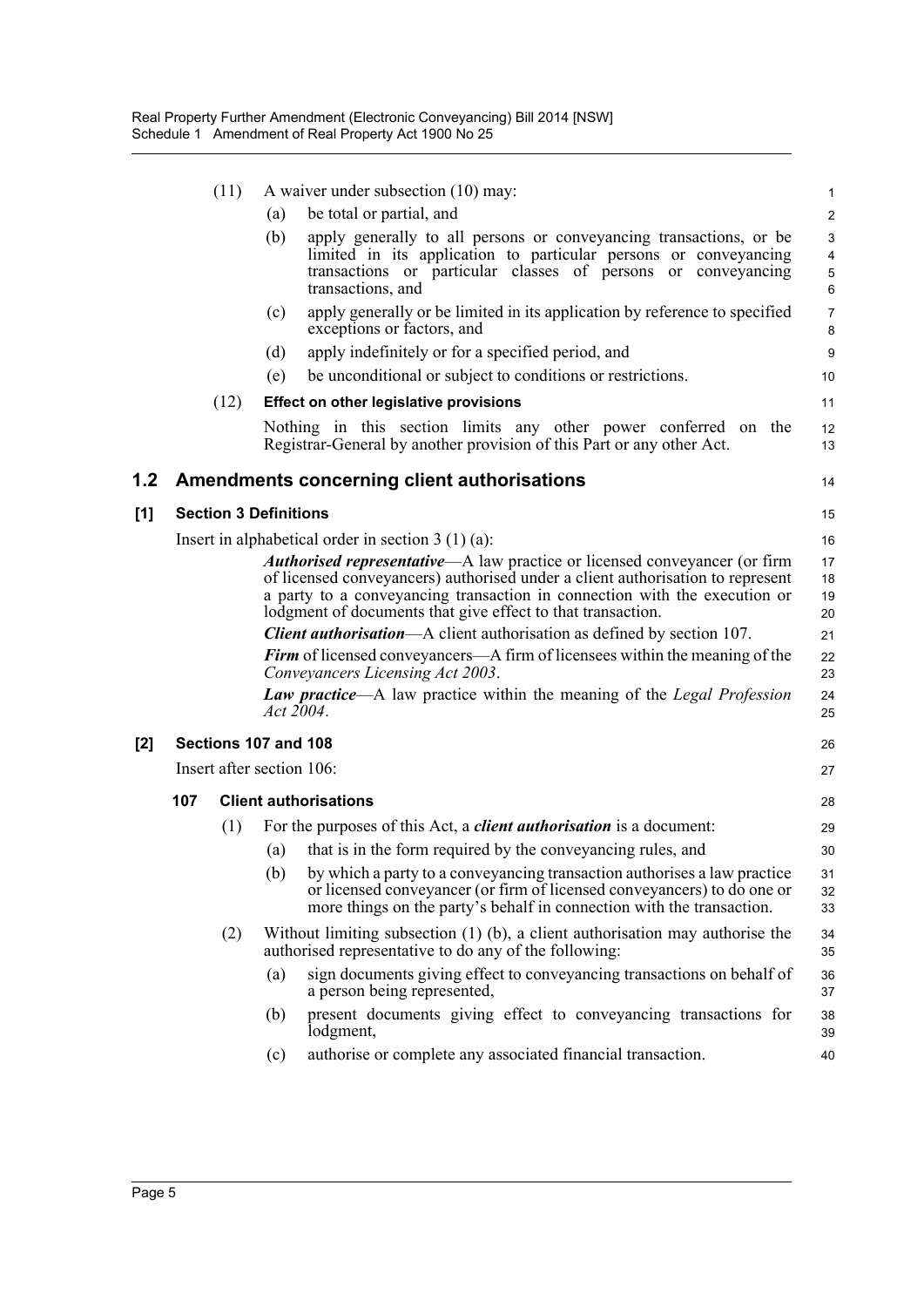|     | (3) |     | A properly completed client authorisation:                                                                                                                                                                                                                                                                                                                                    | $\mathbf{1}$                       |
|-----|-----|-----|-------------------------------------------------------------------------------------------------------------------------------------------------------------------------------------------------------------------------------------------------------------------------------------------------------------------------------------------------------------------------------|------------------------------------|
|     |     | (a) | has effect according to its terms, and                                                                                                                                                                                                                                                                                                                                        | $\overline{c}$                     |
|     |     | (b) | is not a power of attorney for the purposes of any other law relating to<br>powers of attorney.                                                                                                                                                                                                                                                                               | $\ensuremath{\mathsf{3}}$<br>4     |
|     | (4) |     | If a document is signed on a person's behalf by an authorised associate of the<br>authorised representative under a properly completed client authorisation, the<br>requirements of this Act, the regulations or any other law relating to the<br>execution, signing, witnessing, attestation or sealing of documents of that kind<br>are taken to have been fully satisfied. | 5<br>6<br>$\overline{7}$<br>8<br>9 |
|     |     |     | Note. See also section 108 (Reliance on, and repudiation of, signatures).                                                                                                                                                                                                                                                                                                     | 10                                 |
|     | (5) |     | A client authorisation in force for the purposes of the <i>Electronic Conveyancing</i><br><i>National Law (NSW)</i> is taken to be a client authorisation for the purposes of<br>this section, unless it expressly provides otherwise.                                                                                                                                        | 11<br>12<br>13                     |
|     | (6) |     | This section does not limit or affect the application of any law relating to<br>powers of attorney in relation to:                                                                                                                                                                                                                                                            | 14<br>15                           |
|     |     | (a) | the execution of client authorisations under a power of attorney, or                                                                                                                                                                                                                                                                                                          | 16                                 |
|     |     | (b) | a client authorisation executed under a power of attorney.                                                                                                                                                                                                                                                                                                                    | 17                                 |
|     | (7) |     | This section has effect subject to any limitations or other restrictions specified<br>by the conveyancing rules with respect to client authorisations.                                                                                                                                                                                                                        | 18<br>19                           |
|     | (8) |     | In this section:                                                                                                                                                                                                                                                                                                                                                              | 20                                 |
|     |     |     | <i>authorised associate</i> of an authorised representative, in relation to the signing<br>of a document, means:                                                                                                                                                                                                                                                              | 21<br>22                           |
|     |     | (a) | if the authorised representative is a law practice—a legal practitioner<br>associate (within the meaning of the <i>Legal Profession Act 2004</i> ) of the<br>practice authorised to sign the document for the practice, and                                                                                                                                                   | 23<br>24<br>25                     |
|     |     | (b) | if the authorised representative is a licensed conveyancer who is a sole<br>conveyancer—the licensed conveyancer or another licensed<br>conveyancer who is an employee of, or consultant to, the licensed<br>conveyancer authorised to sign the document for the licensed<br>conveyancer, and                                                                                 | 26<br>27<br>28<br>29<br>30         |
|     |     | (c) | if the authorised representative is a firm of licensed conveyancers—a<br>member or employee of, or a consultant to, the firm who is a licensed<br>conveyancer authorised to sign the document for the firm, and                                                                                                                                                               | 31<br>32<br>33                     |
|     |     | (d) | if the authorised representative is a licensed conveyancer that is a<br>corporation—a director or employee of, or consultant to, the<br>corporation who is a licensed conveyancer authorised to sign the<br>document for the corporation.                                                                                                                                     | 34<br>35<br>36<br>37               |
| 108 |     |     | Reliance on, and repudiation of, signatures                                                                                                                                                                                                                                                                                                                                   | 38                                 |
|     | (1) |     | This section has effect subject to such modifications (if any) as may be<br>prescribed by the regulations.                                                                                                                                                                                                                                                                    | 39<br>40                           |
|     | (2) |     | Subject to subsection $(3)$ , if a relevant person signs a paper document giving<br>effect to a conveyancing transaction:                                                                                                                                                                                                                                                     | 41<br>42                           |
|     |     | (a) | the signature is binding, in relation to that document, on:                                                                                                                                                                                                                                                                                                                   | 43                                 |
|     |     |     | the relevant person, and<br>(i)                                                                                                                                                                                                                                                                                                                                               | 44                                 |
|     |     |     | any person for whom the relevant person acts under a client<br>(ii)<br>authorisation with respect to that document, and                                                                                                                                                                                                                                                       | 45<br>46                           |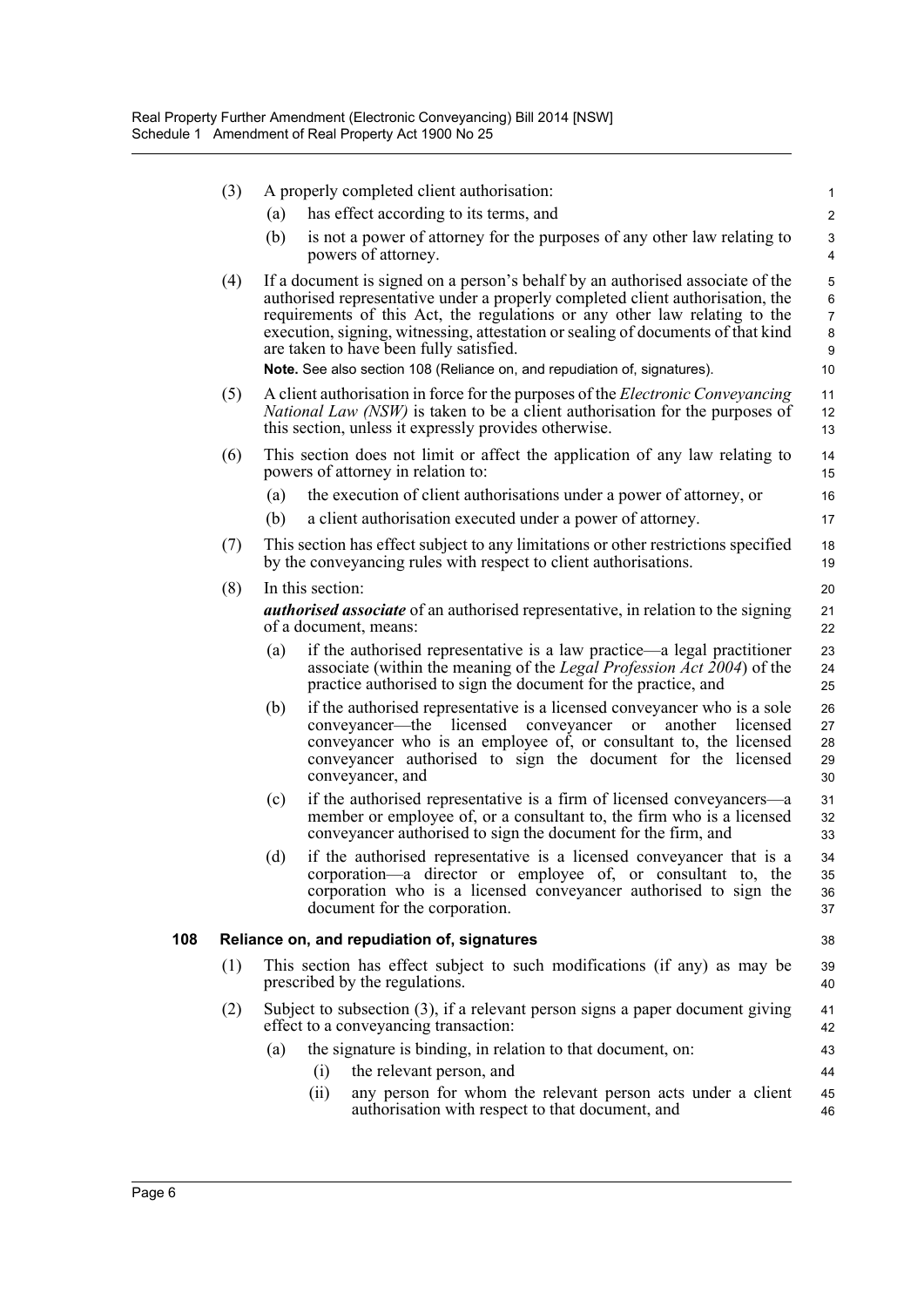|     |                    |     | (b) |                  | the signature is binding, in relation to that document, for the benefit of:                                                                                                                                                             | $\mathbf{1}$         |
|-----|--------------------|-----|-----|------------------|-----------------------------------------------------------------------------------------------------------------------------------------------------------------------------------------------------------------------------------------|----------------------|
|     |                    |     |     | (i)              | each of the parties to that document, and                                                                                                                                                                                               | $\overline{2}$       |
|     |                    |     |     | (ii)             | each authorised representative who acts under a client<br>authorisation with respect to that document, and                                                                                                                              | 3<br>4               |
|     |                    |     |     | (iii)            | any person claiming through or under any person to whom<br>subparagraph (i) applies, and                                                                                                                                                | $\mathbf 5$<br>6     |
|     |                    |     |     | (iv)             | the Registrar-General, once the document is lodged.                                                                                                                                                                                     | $\overline{7}$       |
|     |                    | (3) |     | establishes:     | A relevant person may repudiate the signature with respect to a paper<br>document giving effect to a conveyancing transaction if the relevant person                                                                                    | 8<br>$9\,$<br>10     |
|     |                    |     | (a) |                  | that the signature was not the relevant person's signature, and                                                                                                                                                                         | 11                   |
|     |                    |     | (b) |                  | that the signature was not the signature of a person who, at the time of<br>signing the paper document:                                                                                                                                 | 12<br>13             |
|     |                    |     |     | (i)              | was an employee, agent, contractor or officer of the relevant<br>person, and                                                                                                                                                            | 14<br>15             |
|     |                    |     |     | (ii)             | had the relevant person's express or implied authority to sign any<br>document, and                                                                                                                                                     | 16<br>17             |
|     |                    |     | (c) |                  | that neither of the following enabled the signing of the paper document:                                                                                                                                                                | 18                   |
|     |                    |     |     | (i)              | a failure of the relevant person, or any of the relevant person's<br>employees, agents, contractors or officers, to fully comply with<br>the requirements of the conveyancing rules,                                                    | 19<br>20<br>21       |
|     |                    |     |     | (i)              | a failure by the relevant person, or any of the relevant person's<br>employees, agents, contractors or officers, to take reasonable<br>care.                                                                                            | 22<br>23<br>24       |
|     |                    | (4) |     | authority was:   | For the purposes of subsection $(3)$ (b) $(ii)$ , it does not matter whether the                                                                                                                                                        | 25<br>26             |
|     |                    |     | (a) | general, or      |                                                                                                                                                                                                                                         | 27                   |
|     |                    |     | (b) |                  | limited or restricted to documents of a particular class or to a particular<br>document or in any other way.                                                                                                                            | 28<br>29             |
|     |                    | (5) |     | In this section: |                                                                                                                                                                                                                                         | 30                   |
|     |                    |     |     |                  | <i>modification</i> includes addition, exception, omission or substitution.                                                                                                                                                             | 31                   |
|     |                    |     |     | authorisation.   | <i>relevant person</i> means an Australian legal practitioner or licensed<br>conveyancer who signs a paper document giving effect to a conveyancing<br>transaction under the authority (or purportedly under the authority) of a client | 32<br>33<br>34<br>35 |
| 1.3 |                    |     |     |                  | Amendment concerning certifications of correctness                                                                                                                                                                                      | 36                   |
|     | <b>Section 117</b> |     |     |                  |                                                                                                                                                                                                                                         | 37                   |
|     |                    |     |     |                  | Omit sections 117 and 117A. Insert instead:                                                                                                                                                                                             | 38                   |
|     | 117                |     |     |                  | <b>Certificate of correctness</b>                                                                                                                                                                                                       | 39                   |
|     |                    | (1) |     | it is certified: | The Registrar-General may reject, or may refuse to accept or to take any action<br>in relation to, any primary application, dealing, caveat or priority notice unless                                                                   | 40<br>41<br>42       |
|     |                    |     | (a) |                  | if it is lodged in electronic form by means of an Electronic Lodgment<br>Network—in accordance with the participation rules made under the<br>Electronic Conveyancing National Law (NSW), or                                            | 43<br>44<br>45       |
|     |                    |     |     |                  |                                                                                                                                                                                                                                         |                      |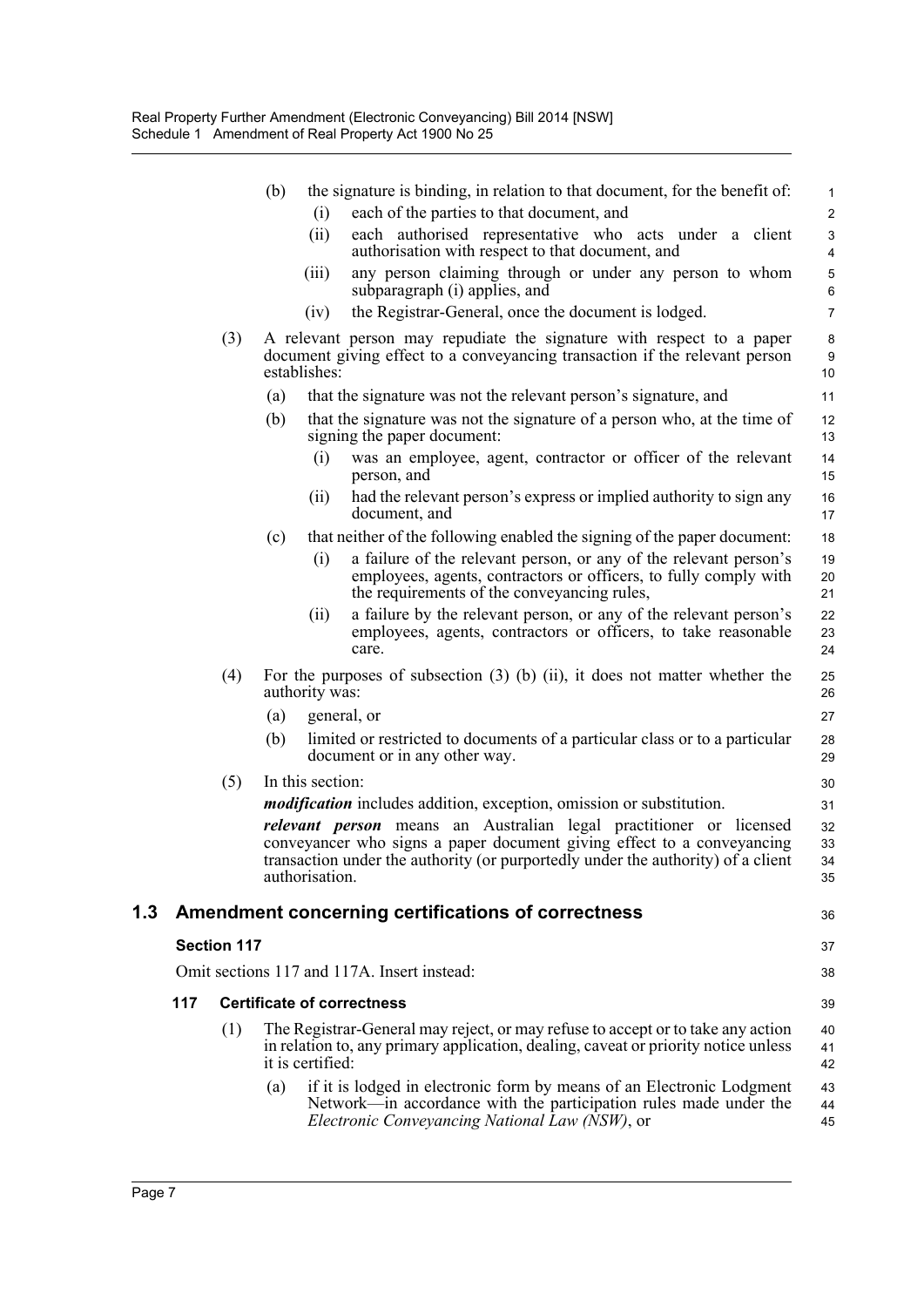- (b) if it is lodged in paper form—in accordance with the conveyancing rules.
- (2) The Registrar-General may reject, or may refuse to accept or to take any action in relation to, any dealing accompanied by a notice (in accordance with section 39 (1B)) unless:
	- (a) in the case of any dealing accompanied by a notice that is lodged by means of an Electronic Lodgment Network—the dealing is accompanied by a certificate in electronic form to the effect that the notice has been lodged electronically in a form and in the manner approved by the Registrar-General and the notice is correct for the purposes of this Act, and
	- (b) in the case of a notice lodged electronically (other than through an Electronic Lodgment Network)—the dealing is accompanied by a certification to the effect that the notice has been lodged electronically in a form and in the manner approved by the Registrar-General and that the notice is correct for the purposes of this Act, and
	- (c) in any other case—the notice bears a certificate in the form required by the conveyancing rules to the effect that the notice is correct for the purposes of this Act.

**Note.** The notice referred to in section 39 (1B) is a notice of the sale or transfer of land.

(3) A certificate referred to in subsection (2) must be signed (or, in the case of an electronic certificate, digitally signed) by:

(a) the person lodging the dealing, or

- (b) a party to the dealing, or
- (c) a solicitor or agent acting for the person lodging, or a party to, the dealing.
- (4) A person must not falsely or negligently certify to the correctness of any application, dealing, caveat or notice referred to in this section. Maximum penalty: 10 penalty units.
- (5) The conviction of a person under subsection (4) does not prevent a person who may have sustained any damage or loss in consequence of an error or mistake in any such certified application, dealing or caveat from recovering damages against the person certifying. 30 31 32 33

#### **1.4 Amendment concerning execution and attestation**

#### **Section 3 Definitions**

35

34

Insert after section 3 (1) (f): (g) A reference to a dealing, caveat, priority notice, instrument or other document that is in paper form being duly executed or witnessed includes a reference to it being certified or otherwise authenticated in accordance with the conveyancing rules. **Note.** See also sections 107 (4) and 108 with respect to the effect of the signing 36 37 38 39 40 41

of documents under the authority or purported authority of client authorisations. 42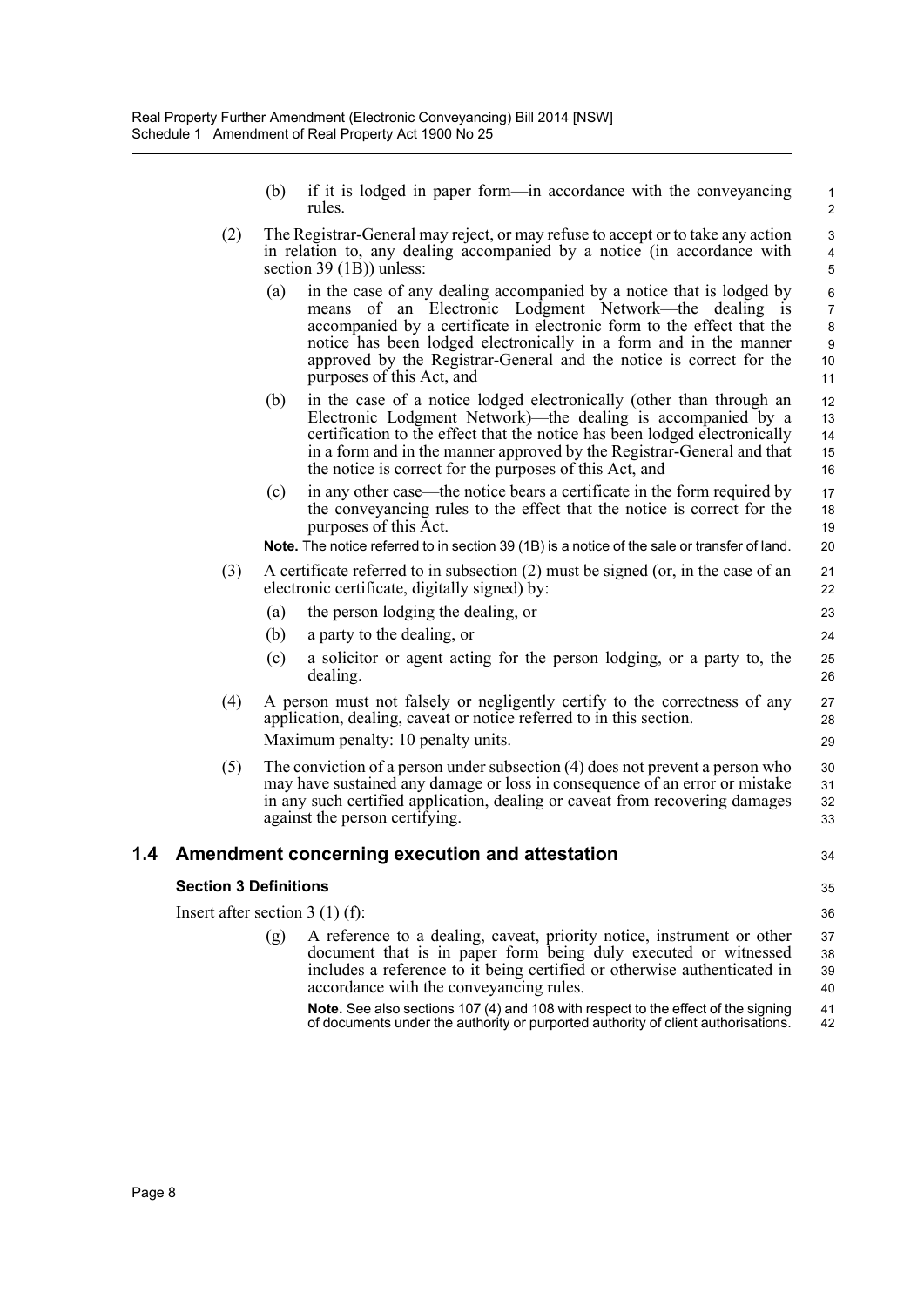| 1.5   |         |                              |                | <b>Amendments concerning priority notices</b>                                                                                                                                                         | 1              |
|-------|---------|------------------------------|----------------|-------------------------------------------------------------------------------------------------------------------------------------------------------------------------------------------------------|----------------|
| [1]   |         | <b>Section 3 Definitions</b> |                |                                                                                                                                                                                                       | $\overline{c}$ |
|       |         |                              |                | Omit "or caveat" from the definition of <b>Dealing</b> in section $3(1)(a)$ .                                                                                                                         | 3              |
|       |         |                              |                | Insert instead ", caveat or priority notice".                                                                                                                                                         | 4              |
| [2]   |         | Section 3 (1) (a)            |                |                                                                                                                                                                                                       | 5              |
|       |         |                              |                | Insert in alphabetical order:                                                                                                                                                                         | 6              |
|       |         |                              |                | <b>Priority notice—A</b> priority notice under Part 7B.                                                                                                                                               | $\overline{7}$ |
| $[3]$ |         |                              |                | Section 36 Lodgment and registration of documents                                                                                                                                                     | 8              |
|       |         |                              |                | Omit "or caveat" wherever occurring in section $36(1A)$ – $(2)$ .                                                                                                                                     | 9              |
|       |         |                              |                | Insert instead ", caveat or priority notice".                                                                                                                                                         | 10             |
| [4]   |         | <b>Section 36 (3)</b>        |                |                                                                                                                                                                                                       | 11             |
|       |         |                              |                | Insert ", priority notice" after "caveat" wherever occurring.                                                                                                                                         | 12             |
| [5]   |         |                              |                | Section 39 Treatment of dealings that do not comply with requirements                                                                                                                                 | 13             |
|       |         |                              |                | Omit "or caveat" wherever occurring in section 39 (1A).                                                                                                                                               | 14             |
|       |         |                              |                | Insert instead ", caveat or priority notice".                                                                                                                                                         | 15             |
| [6]   |         |                              |                | Section 57 Procedure on default                                                                                                                                                                       | 16             |
|       |         |                              |                | Insert after section 57 $(2)$ (b1) (ii):                                                                                                                                                              | 17             |
|       |         |                              |                | each person (if any) who has lodged a priority notice and claims<br>(iii)<br>as an unregistered mortgagee or chargee to be entitled to an estate<br>or interest in the land mortgaged or charged, and | 18<br>19<br>20 |
| [7]   |         |                              |                | Section 61 Application for foreclosure order                                                                                                                                                          | 21             |
|       |         |                              |                | Insert at the end of section 61 $(1A)(c)$ :                                                                                                                                                           | 22             |
|       |         |                              |                | , and                                                                                                                                                                                                 | 23             |
|       |         |                              | (d)            | each person (if any) who has lodged a priority notice and claims as an<br>unregistered mortgagee or chargee to be entitled to an estate or interest<br>in the land mortgaged or charged.              | 24<br>25<br>26 |
| [8]   | Part 7B |                              |                |                                                                                                                                                                                                       | 27             |
|       |         | Insert after Part 7A:        |                |                                                                                                                                                                                                       | 28             |
|       |         |                              |                | <b>Part 7B Priority notices</b>                                                                                                                                                                       | 29             |
|       | 74S     |                              | Interpretation |                                                                                                                                                                                                       | 30             |
|       |         | (1)                          |                | In this Part:                                                                                                                                                                                         | 31             |
|       |         |                              |                | <i>registrable form</i> , in relation to a dealing, means that the dealing is in<br>registrable form for the purposes of section 36.                                                                  | 32<br>33       |
|       |         | (2)                          |                | In this Part, a reference to a legal or equitable estate in land includes a<br>reference to a subsisting interest in land within the meaning of section 28A.                                          | 34<br>35       |
|       |         |                              |                |                                                                                                                                                                                                       |                |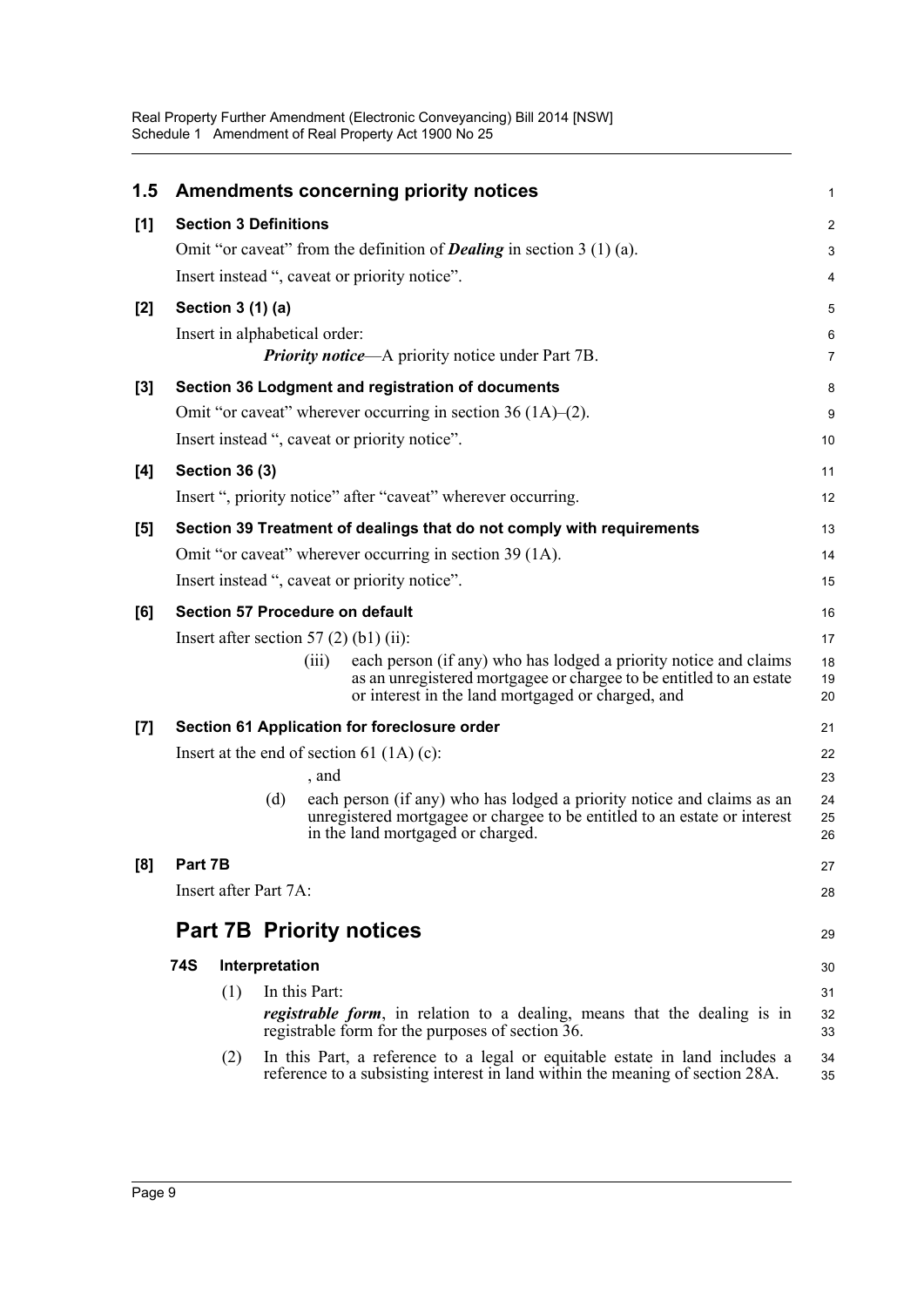#### **74T Lodgment of priority notices**

(1) A person who intends to lodge a dealing to give effect to an entitlement to a legal or equitable estate or interest in land claimed by the person may lodge a priority notice with the Registrar-General with respect to the proposed dealing and any associated dealings (for example, a mortgage created over land that has been sold).

34 35 36

39 40 41

- (2) A priority notice must be in the approved form and lodged in the manner approved by the Registrar-General.
- (3) A person who has lodged a priority notice with respect to a proposed dealing cannot lodge another priority notice with respect to the same dealing unless all previous notices with respect to that dealing are withdrawn or have otherwise ceased to have effect. **Note.** Previous priority notices may be withdrawn for the purposes of this subsection at the same time that the new priority notice is lodged.
- (4) If a priority notice is in the approved form, the Registrar-General may accept lodgment of the priority notice as sufficient evidence that the person who lodged the priority notice, or who had the priority notice lodged on the person's behalf, is entitled to lodge the priority notice.
- (5) Without limiting subsection (4), the Registrar-General may require a person who lodges a priority notice to provide, within a reasonable period specified by the Registrar-General, such evidence as the Registrar-General may require relating to the person's entitlement to lodge the notice or the intended timing for the lodgment of a dealing to which the notice relates. **Note.** The Registrar-General may remove a recording of a priority notice under section 74X (2) if evidence that is required under this subsection is not provided. 19 20 21 22 23 24 25
- (6) The Registrar-General is not required to give any person notice of the lodgment or recording in the Register of a priority notice. 26 27

#### **74U Registrar-General to enter particulars of priority notice lodged under this Part** 28

For the purpose only of acknowledging the receipt of a priority notice lodged under this Part, the Registrar-General must, if satisfied that the notice complies with the requirements made in respect of it by and under this Act, record in the Register such particulars of the notice as the Registrar-General considers appropriate (including its current expiry date). 29 30 31 32 33

#### **74V Period during which priority notice has effect**

- (1) The period during which a priority notice has effect is:
	- (a) 60 days from the date of its lodgment, or
	- (b) if that period is extended under this section—90 days from the date of its lodgment. 37 38
- (2) However, a priority notice ceases to have effect before the expiry of its period of duration if:
	- (a) the notice is withdrawn before that expiry, or
	- (b) the dealing or dealings to which the notice relates are lodged before that expiry and the dealing or dealings are registered, withdrawn or rejected by the Registrar-General, or 42 43 44
	- (c) the notice lapses because of the operation of section 74Y (3) before that expiry, or 45 46
	- (d) the Registrar-General has removed the recording of the priority notice under section  $74X(2)(b)$ , (c) or (d) before that expiry. 47 48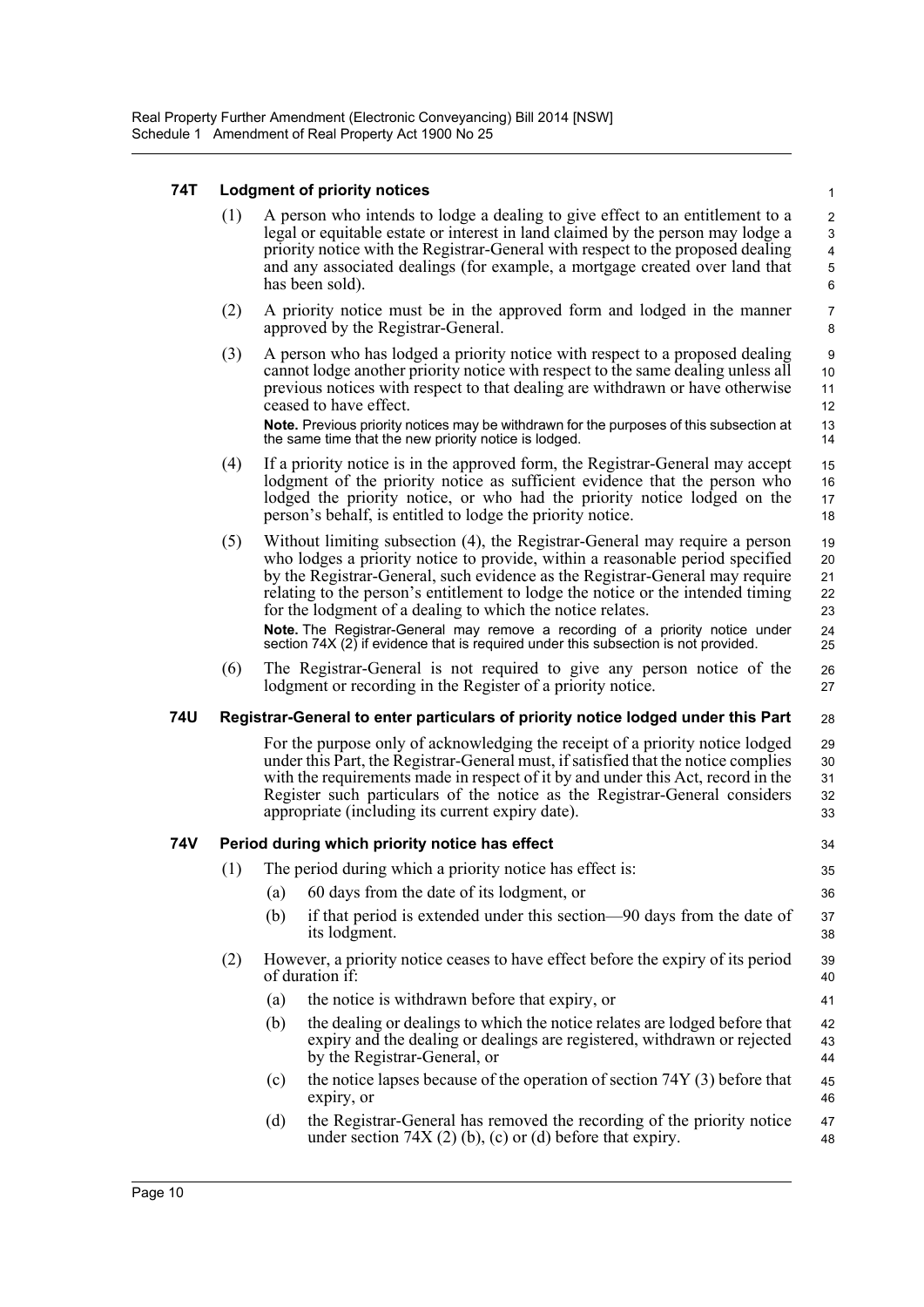| (3) |                                                                                                                                                                                                                                                   | A person who has lodged a priority notice may apply to the Registrar-General,<br>in the approved form and manner, for an extension of the period of a priority<br>notice by a single additional period of 30 days.                                                                                                                               | $\mathbf{1}$<br>$\overline{\mathbf{c}}$<br>3 |  |  |  |  |  |
|-----|---------------------------------------------------------------------------------------------------------------------------------------------------------------------------------------------------------------------------------------------------|--------------------------------------------------------------------------------------------------------------------------------------------------------------------------------------------------------------------------------------------------------------------------------------------------------------------------------------------------|----------------------------------------------|--|--|--|--|--|
| (4) | The Registrar-General is to grant an extension if the application is duly made<br>before the expiry of the initial 60-day period.                                                                                                                 |                                                                                                                                                                                                                                                                                                                                                  |                                              |  |  |  |  |  |
| (5) |                                                                                                                                                                                                                                                   | If more than one priority notice is lodged with respect to the same land, the<br>period during which each notice has effect is to be determined by reference to<br>the lodgment date for the notice concerned.                                                                                                                                   | 6<br>7<br>8                                  |  |  |  |  |  |
|     |                                                                                                                                                                                                                                                   | <b>Effect of priority notice</b>                                                                                                                                                                                                                                                                                                                 | 9                                            |  |  |  |  |  |
| (1) | While a priority notice has effect with respect to a proposed dealing to give<br>effect to an entitlement to an estate or interest in land, the Registrar-General<br>must not, without the consent of the person who lodged the notice, register: |                                                                                                                                                                                                                                                                                                                                                  |                                              |  |  |  |  |  |
|     | (a)                                                                                                                                                                                                                                               | any dealing on the folio of the Register for the land, or                                                                                                                                                                                                                                                                                        | 13                                           |  |  |  |  |  |
|     | (b)                                                                                                                                                                                                                                               | any plan (including a plan to which section 88B of the <i>Conveyancing</i><br><i>Act 1919</i> applies) relating to the land.                                                                                                                                                                                                                     | 14<br>15                                     |  |  |  |  |  |
| (2) |                                                                                                                                                                                                                                                   | Despite subsection $(1)$ , the lodgment of a priority notice does not prevent the<br>Registrar-General from registering any of the following in the Register:                                                                                                                                                                                    | 16<br>17                                     |  |  |  |  |  |
|     | (a)                                                                                                                                                                                                                                               | a dealing in registrable form that was lodged before the notice,                                                                                                                                                                                                                                                                                 | 18                                           |  |  |  |  |  |
|     | (b)                                                                                                                                                                                                                                               | the dealing or dealings to which the notice relates,                                                                                                                                                                                                                                                                                             | 19                                           |  |  |  |  |  |
|     | (c)                                                                                                                                                                                                                                               | a caveat or the withdrawal or lapsing of a caveat,                                                                                                                                                                                                                                                                                               | 20                                           |  |  |  |  |  |
|     | (d)                                                                                                                                                                                                                                               | a vesting or dealing effected in accordance with an order of a court or a<br>provision of a law of this State or the Commonwealth,                                                                                                                                                                                                               | 21<br>22                                     |  |  |  |  |  |
|     | (e)                                                                                                                                                                                                                                               | an application made under section 93 by an executor, administrator or<br>trustee in respect of the estate or interest of a deceased registered<br>proprietor,                                                                                                                                                                                    | 23<br>24<br>25                               |  |  |  |  |  |
|     | (f)                                                                                                                                                                                                                                               | an application under section 12 of the <i>Trustee Act 1925</i> or an order of a<br>court or dealing which, in the opinion of the Registrar-General, effects<br>or evidences a replacement of existing trustees or the appointment of<br>new or additional trustees,                                                                              | 26<br>27<br>28<br>29                         |  |  |  |  |  |
|     | (g)                                                                                                                                                                                                                                               | an application under section 101,                                                                                                                                                                                                                                                                                                                | 30                                           |  |  |  |  |  |
|     | (h)                                                                                                                                                                                                                                               | in relation to a mortgage, charge or covenant charge recorded or lodged<br>in registrable form before the lodgment of the notice—a dealing<br>effected by the mortgagee, chargee or covenant chargee in the exercise<br>of a power of sale or other power or a right conferred by the mortgage,<br>charge or covenant charge or by or under law, | 31<br>32<br>33<br>34<br>35                   |  |  |  |  |  |
|     | (i)                                                                                                                                                                                                                                               | in relation to a lease recorded or lodged in registrable form before the<br>lodgment of the notice—a dealing effected by the lessee pursuant to a<br>right conferred by the lease or by or under law.                                                                                                                                            | 36<br>37<br>38                               |  |  |  |  |  |
|     |                                                                                                                                                                                                                                                   | Note. In addition to the matters referred to in this subsection, the Registrar-General is<br>not prevented from taking action with respect to any other matters that are not dealings<br>or plans referred to in subsection (1).                                                                                                                 | 39<br>40<br>41                               |  |  |  |  |  |
| (3) |                                                                                                                                                                                                                                                   | If it appears to the Registrar-General that a dealing lodged during the period in<br>which a priority notice has effect is a dealing to which the notice relates, the<br>Registrar-General may:                                                                                                                                                  | 42<br>43<br>44                               |  |  |  |  |  |
|     | (a)                                                                                                                                                                                                                                               | record the dealing in the Register if satisfied that the dealing is a dealing<br>to which the notice relates, or                                                                                                                                                                                                                                 | 45<br>46                                     |  |  |  |  |  |

**74W**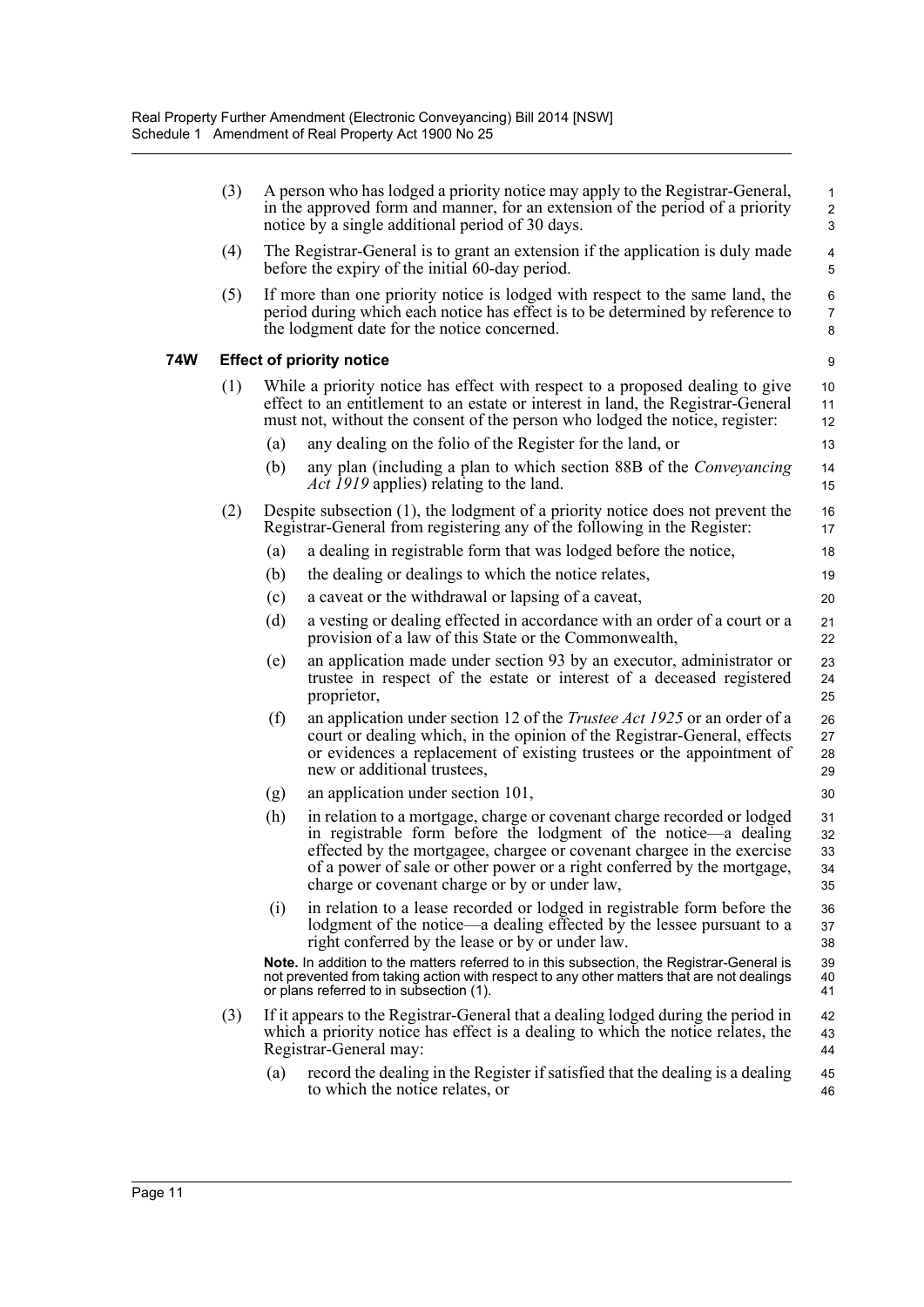|     |     | (b) | request the parties to the dealing to provide such further information as<br>the Registrar-General may require to assist in determining whether the<br>dealing is a dealing to which the notice relates.                                                                | $\mathbf{1}$<br>$\overline{2}$<br>3 |
|-----|-----|-----|-------------------------------------------------------------------------------------------------------------------------------------------------------------------------------------------------------------------------------------------------------------------------|-------------------------------------|
| 74X |     |     | Withdrawal and removal of priority notice                                                                                                                                                                                                                               | 4                                   |
|     | (1) |     | Each of the following persons may withdraw a priority notice, in the approved<br>form and in the manner approved by the Registrar-General, at any time before<br>a priority notice ceases to have effect:                                                               | $\mathbf 5$<br>6<br>$\overline{7}$  |
|     |     | (a) | the person who has lodged a priority notice or whose proposed dealing<br>is protected by the notice,                                                                                                                                                                    | $\bf 8$<br>9                        |
|     |     | (b) | an Australian legal practitioner or licensed conveyancer who is<br>representing that person.                                                                                                                                                                            | 10<br>11                            |
|     | (2) |     | The Registrar-General may remove a recording in the Register of a priority<br>notice if the Registrar-General is satisfied that:                                                                                                                                        | 12<br>13                            |
|     |     | (a) | the notice has ceased to have effect, or                                                                                                                                                                                                                                | 14                                  |
|     |     | (b) | the notice does not relate to the land to which the notice purports to<br>relate, or                                                                                                                                                                                    | 15<br>16                            |
|     |     | (c) | the dealing or dealings to which the notice relates are unlikely to be<br>lodged or recorded in the Register before the notice ceases to have<br>effect, or                                                                                                             | 17<br>18<br>19                      |
|     |     | (d) | the person who lodged the notice has not provided evidence required by<br>the Registrar-General under section 74T $(5)$ within the period specified<br>by the Registrar-General.                                                                                        | 20<br>21<br>22                      |
| 74Y |     |     | Application to Supreme Court for withdrawal of priority notice                                                                                                                                                                                                          | 23                                  |
|     | (1) |     | Any person who is or claims to be entitled to an estate or interest in the land<br>described in a priority notice may apply to the Supreme Court for an order that<br>the notice be withdrawn by the person who lodged it.                                              | 24<br>25<br>26                      |
|     | (2) |     | If satisfied that it is appropriate to do so in the circumstances, the Supreme<br>Court may:                                                                                                                                                                            | 27<br>28                            |
|     |     | (a) | order the person who lodged the priority notice to withdraw it, and                                                                                                                                                                                                     | 29                                  |
|     |     | (b) | make such other or further orders as it thinks fit.                                                                                                                                                                                                                     | 30                                  |
|     | (3) |     | If the Supreme Court makes an order for the withdrawal of a priority notice<br>and the notice is not withdrawn within the period specified by the order, the<br>notice lapses when a copy of the order is lodged with the Registrar-General<br>after that time expires. | 31<br>32<br>33<br>34                |
| 74Z |     |     | <b>Compensation payable in certain cases</b>                                                                                                                                                                                                                            | 35                                  |
|     | (1) |     | Any person who, without reasonable cause:                                                                                                                                                                                                                               | 36                                  |
|     |     | (a) | lodges a priority notice, or                                                                                                                                                                                                                                            | 37                                  |
|     |     | (b) | refuses or fails to withdraw a priority notice after being requested to do<br>SO,                                                                                                                                                                                       | 38<br>39                            |
|     |     |     | is liable to pay compensation to any person who sustains pecuniary loss that is<br>attributable to the lodgment, refusal or failure.                                                                                                                                    | 40<br>41                            |
|     | (2) |     | Such compensation is recoverable in proceedings taken in a court of<br>competent jurisdiction by the person who claims to have sustained the<br>pecuniary loss.                                                                                                         | 42<br>43<br>44                      |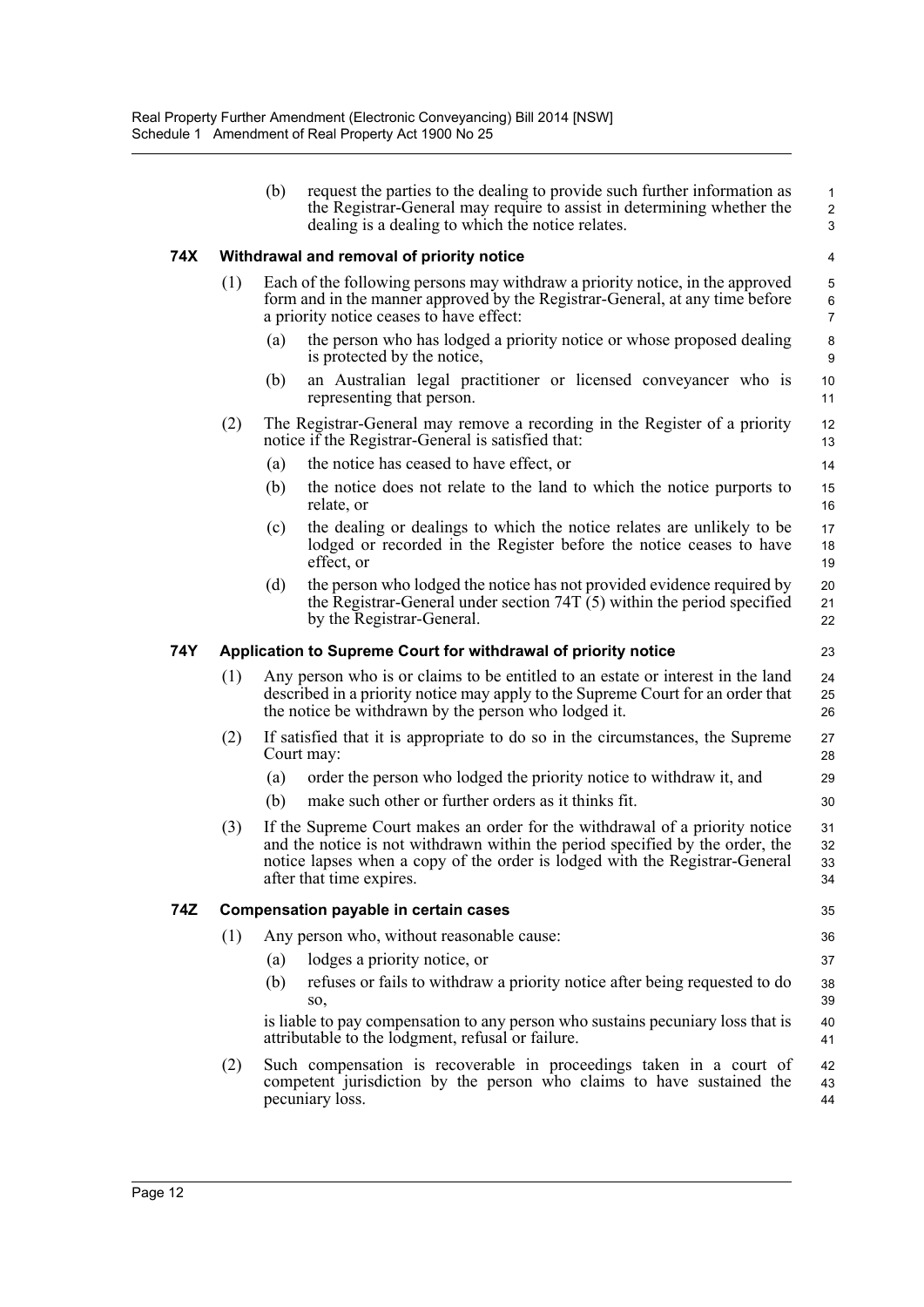Real Property Further Amendment (Electronic Conveyancing) Bill 2014 [NSW] Schedule 1 Amendment of Real Property Act 1900 No 25

| [9]    |                                                                              |                          |     | Section 96D Official search of computer folio                                                                                                                                                                                                 | 1                       |  |  |  |
|--------|------------------------------------------------------------------------------|--------------------------|-----|-----------------------------------------------------------------------------------------------------------------------------------------------------------------------------------------------------------------------------------------------|-------------------------|--|--|--|
|        |                                                                              |                          |     | Insert "or priority notice" after "caveat" wherever occurring in section 96D (2) (b).                                                                                                                                                         | $\overline{\mathbf{c}}$ |  |  |  |
| $[10]$ |                                                                              |                          |     | Section 96E Searches to disclose recordings on mortgages etc                                                                                                                                                                                  | 3                       |  |  |  |
|        |                                                                              |                          |     | Insert "or priority notice" after "caveat" wherever occurring.                                                                                                                                                                                | 4                       |  |  |  |
| $[11]$ |                                                                              |                          |     | Section 105A Effect of recording writ                                                                                                                                                                                                         | 5                       |  |  |  |
|        |                                                                              |                          |     | Insert at the end of section $105A(1)(r)$ :                                                                                                                                                                                                   | 6                       |  |  |  |
|        |                                                                              |                          |     | , or                                                                                                                                                                                                                                          | 7                       |  |  |  |
|        |                                                                              |                          | (s) | a dealing to which a priority notice that has effect relates.                                                                                                                                                                                 | 8                       |  |  |  |
| $[12]$ |                                                                              |                          |     | Section 114 Registrar-General may require plan to be lodged                                                                                                                                                                                   | 9                       |  |  |  |
|        |                                                                              |                          |     | Omit "a caveat", "the caveat" and "or caveat" from section 114 (b).                                                                                                                                                                           | 10                      |  |  |  |
|        |                                                                              |                          |     | Insert instead "a caveat or priority notice", "the caveat or priority notice" and ", caveat or<br>priority notice", respectively.                                                                                                             | 11<br>12                |  |  |  |
| $[13]$ |                                                                              |                          |     | <b>Section 134 Torrens Assurance Fund</b>                                                                                                                                                                                                     | 13                      |  |  |  |
|        | and $(4)$ .                                                                  |                          |     | Omit "dealing, caveat or withdrawal of caveat" wherever occurring in section 134 (2)                                                                                                                                                          | 14<br>15                |  |  |  |
|        | notice)".                                                                    |                          |     | Insert instead "dealing, caveat or priority notice (or withdrawal of a caveat or priority                                                                                                                                                     | 16<br>17                |  |  |  |
| 1.6    |                                                                              |                          |     | Amendments concerning certificates of title and consents                                                                                                                                                                                      | 18                      |  |  |  |
| [1]    |                                                                              |                          |     | Section 33 Issue of certificates of title                                                                                                                                                                                                     | 19                      |  |  |  |
|        |                                                                              |                          |     | Omit "Notwithstanding subsection (1) but subject to subsection (6), the Registrar-General<br>shall" from section $33(5)$ .                                                                                                                    | 20<br>21                |  |  |  |
|        | Insert instead "Without limiting subsection (1), the Registrar-General may". |                          |     |                                                                                                                                                                                                                                               |                         |  |  |  |
| [2]    |                                                                              | <b>Section 33 (6)</b>    |     |                                                                                                                                                                                                                                               |                         |  |  |  |
|        |                                                                              | Omit the subsection.     |     |                                                                                                                                                                                                                                               | 24                      |  |  |  |
| $[3]$  |                                                                              | <b>Section 33AAA</b>     |     |                                                                                                                                                                                                                                               | 25                      |  |  |  |
|        |                                                                              | Insert after section 33: |     |                                                                                                                                                                                                                                               | 26                      |  |  |  |
|        | 33AAA                                                                        |                          |     | <b>Cessation of issue of certificates of title</b>                                                                                                                                                                                            | 27                      |  |  |  |
|        |                                                                              | (1)                      |     | The Registrar-General may, by order published in the Gazette, declare that the<br>Registrar-General will cease to issue certificates of title under this Act on a<br>specified day (the <i>cessation day</i> ).                               | 28<br>29<br>30          |  |  |  |
|        |                                                                              | (2)                      |     | The day specified as the cessation day under subsection (1) must be no earlier<br>than the first day after the end of the period of 3 months beginning with the<br>day on which the notice is published in the Gazette under that subsection. | 31<br>32<br>33          |  |  |  |
|        |                                                                              | (3)                      |     | On and from the cessation day:                                                                                                                                                                                                                | 34                      |  |  |  |
|        |                                                                              |                          | (a) | the Registrar-General is no longer required to issue certificates of title<br>under this Act, and                                                                                                                                             | 35<br>36                |  |  |  |
|        |                                                                              |                          | (b) | in relation to any land where a person (other than the registered<br>proprietor) has control of the right to deal in the land—the<br>Registrar-General may, if the Registrar-General considers it appropriate                                 | 37<br>38<br>39          |  |  |  |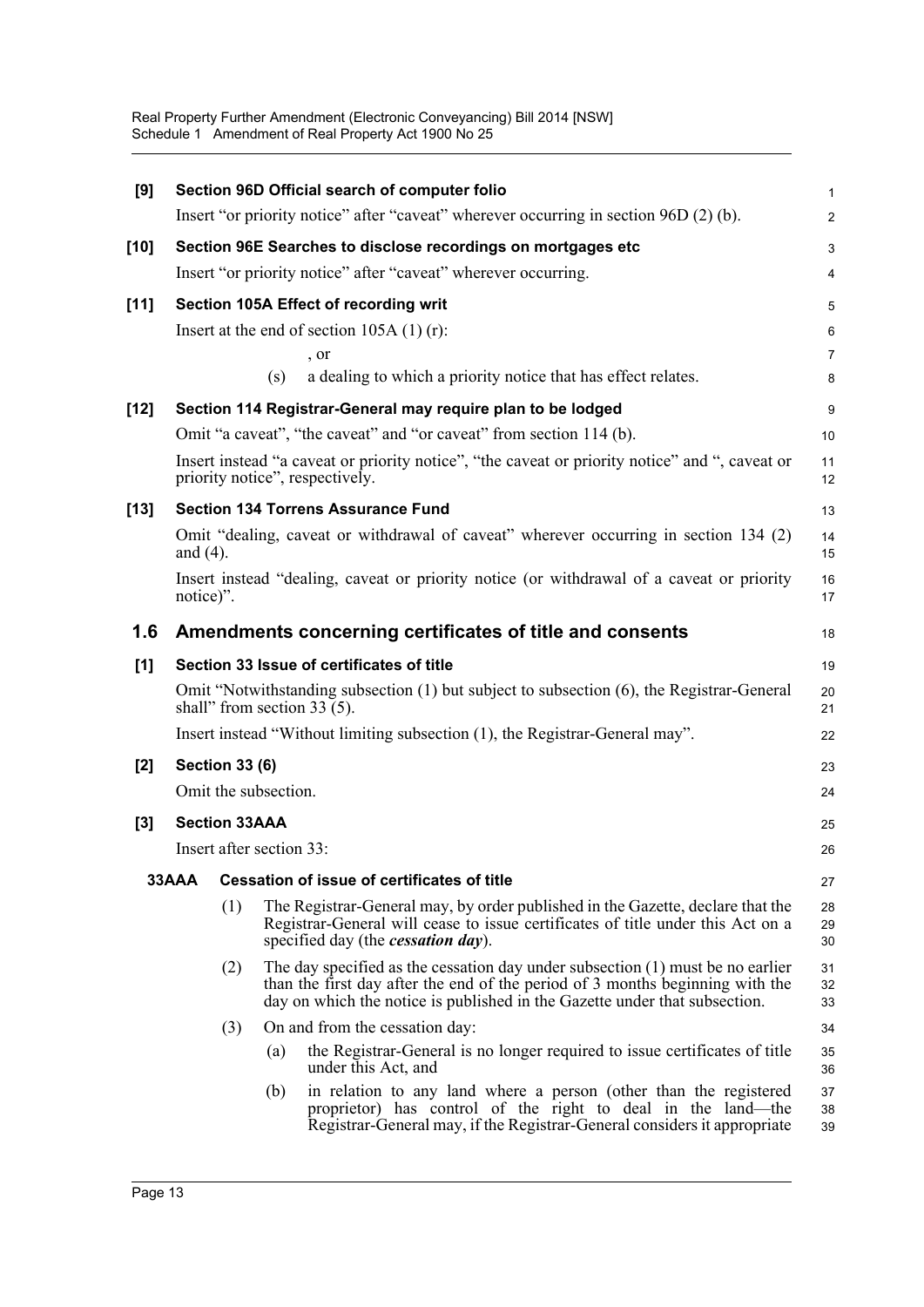|     |                              |      | to do so, make an entry in the folio of the Register for the land, in such<br>form and manner as the Registrar-General considers appropriate,<br>indicating the name of the person who the Registrar-General considers<br>has control of the right to deal in the land, and                                                                     | $\mathbf{1}$<br>$\overline{c}$<br>$\ensuremath{\mathsf{3}}$<br>4 |
|-----|------------------------------|------|-------------------------------------------------------------------------------------------------------------------------------------------------------------------------------------------------------------------------------------------------------------------------------------------------------------------------------------------------|------------------------------------------------------------------|
|     |                              | (c)  | a certificate of title previously issued has no force or effect for the<br>purposes of a statutory requirement for the lodgment or production of a<br>certificate of title that is imposed in connection with the registration of<br>a matter, and                                                                                              | 5<br>$\,6\,$<br>$\overline{7}$<br>8                              |
|     |                              | (d)  | a statutory requirement for the lodgment or production of a certificate<br>of title that is imposed in connection with the registration of a matter is<br>taken to be satisfied by the person recorded in the Register as the person<br>having control of the right to deal in the land providing consent to the<br>registration of the matter. | 9<br>10<br>11<br>12<br>13                                        |
|     | (4)                          |      | The consent referred to in subsection $(3)$ (d) must:                                                                                                                                                                                                                                                                                           | 14                                                               |
|     |                              | (a)  | be provided in the approved form and in the manner approved by the<br>Registrar-General, and                                                                                                                                                                                                                                                    | 15<br>16                                                         |
|     |                              | (b)  | be signed (or, in the case of an electronic consent, digitally signed) by<br>or on behalf of the person who has control of the right to deal in the land.                                                                                                                                                                                       | 17<br>18                                                         |
|     | (5)                          |      | The Registrar-General may assume that a person having control of the right to<br>deal in the land who provides such consent to the registration of a matter has<br>all necessary authority to provide it or to withdraw it.                                                                                                                     | 19<br>20<br>21                                                   |
|     | (6)                          |      | This section applies despite any other provisions of this Act (including<br>sections 33–33AB) or any other law.                                                                                                                                                                                                                                 | 22<br>23                                                         |
|     | (7)                          |      | In this section:                                                                                                                                                                                                                                                                                                                                | 24                                                               |
|     |                              |      | electronic<br>contained in<br>electronic consent<br>consent<br>means<br>an<br>a<br>communication.                                                                                                                                                                                                                                               | 25<br>26                                                         |
|     |                              | Act. | statutory requirement means a requirement made by or under this or any other                                                                                                                                                                                                                                                                    | 27<br>28                                                         |
| [4] |                              |      | Section 33AA Non-issue of certificate of title                                                                                                                                                                                                                                                                                                  | 29                                                               |
|     |                              |      | Insert after section 33AA (4):                                                                                                                                                                                                                                                                                                                  | 30                                                               |
|     | (5)                          |      | For the avoidance of doubt, the Registrar-General may make determinations<br>under this section with respect to the issue of certificates of title in connection<br>with both paper and electronic conveyancing transactions.                                                                                                                   | 31<br>32<br>33                                                   |
| 1.7 | <b>Registrars-General</b>    |      | <b>Amendments concerning Registrar-General and Deputy</b>                                                                                                                                                                                                                                                                                       | 34<br>35                                                         |
| [1] | <b>Section 3 Definitions</b> |      |                                                                                                                                                                                                                                                                                                                                                 | 36                                                               |
|     |                              |      | Insert in alphabetical order in section $3(1)(a)$ :                                                                                                                                                                                                                                                                                             | 37                                                               |
|     |                              |      | <b>Deputy Registrar-General—A</b> member of staff of the Department who has<br>been designated under section 4B to be a Deputy Registrar-General.                                                                                                                                                                                               | 38<br>39                                                         |
|     |                              |      | <b>Registrar-General—The person employed in the Public Service as the</b><br>Registrar-General.                                                                                                                                                                                                                                                 | 40<br>41                                                         |
| [2] |                              |      | Section 4A Registrar-General-delegation and seal of office                                                                                                                                                                                                                                                                                      | 42                                                               |
|     |                              |      | Insert "Deputy Registrar-General or" after "to a" in section 4A (1).                                                                                                                                                                                                                                                                            | 43                                                               |
|     |                              |      |                                                                                                                                                                                                                                                                                                                                                 |                                                                  |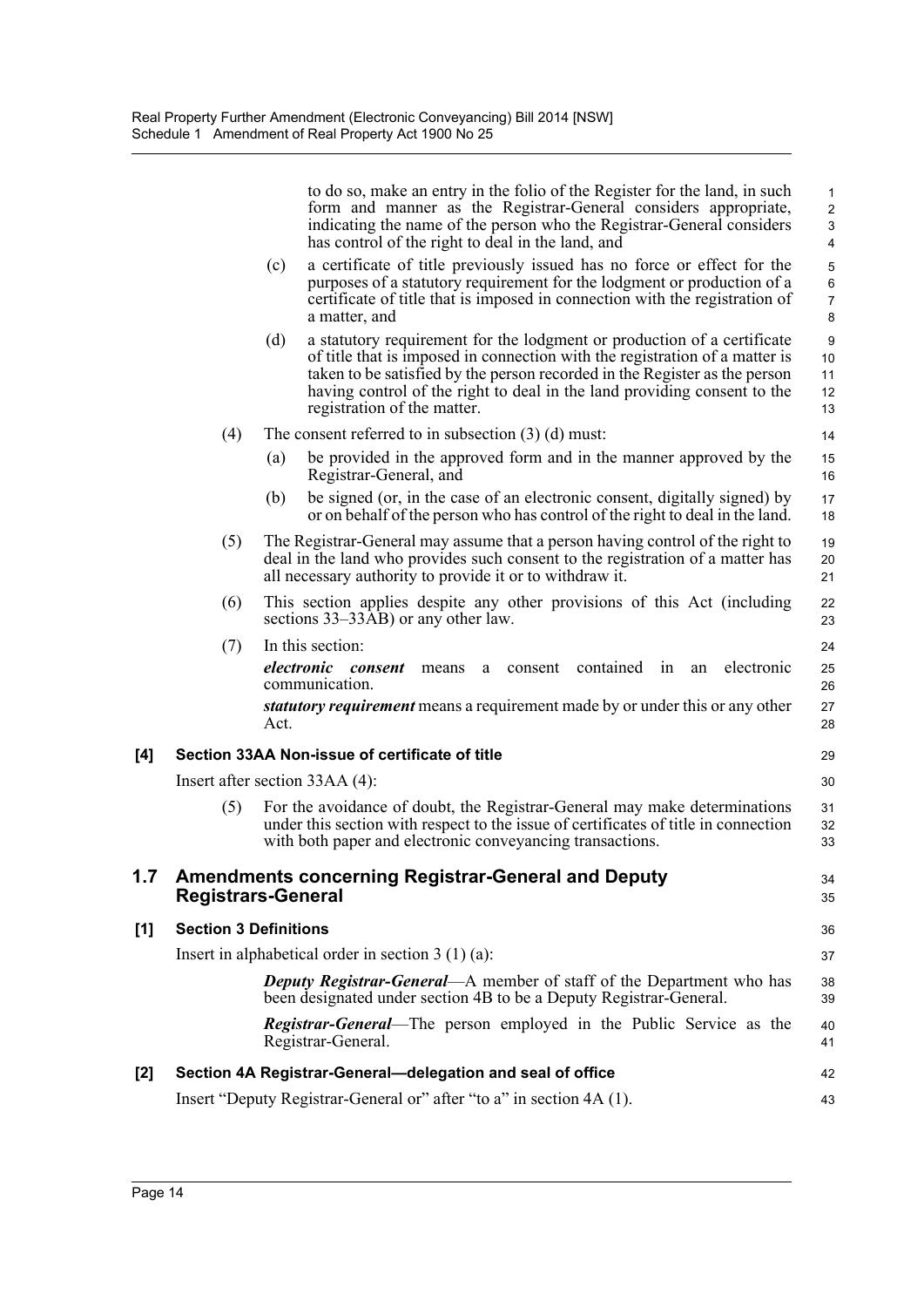| [3] | <b>Section 4B</b><br>Insert after section 4A:                                                                                                                                    |                                  |                                                                                                                                                                                                                                                                                                                            |             |                                                                                                                                                                                                                                                                                                                      |                      |  |  |
|-----|----------------------------------------------------------------------------------------------------------------------------------------------------------------------------------|----------------------------------|----------------------------------------------------------------------------------------------------------------------------------------------------------------------------------------------------------------------------------------------------------------------------------------------------------------------------|-------------|----------------------------------------------------------------------------------------------------------------------------------------------------------------------------------------------------------------------------------------------------------------------------------------------------------------------|----------------------|--|--|
|     |                                                                                                                                                                                  |                                  |                                                                                                                                                                                                                                                                                                                            |             |                                                                                                                                                                                                                                                                                                                      |                      |  |  |
|     | 4B                                                                                                                                                                               | <b>Deputy Registrars-General</b> |                                                                                                                                                                                                                                                                                                                            |             |                                                                                                                                                                                                                                                                                                                      |                      |  |  |
|     |                                                                                                                                                                                  | (1)                              | The Registrar-General may, by instrument in writing, designate one or more<br>members of staff of the Department to be Deputy Registrars-General.                                                                                                                                                                          |             |                                                                                                                                                                                                                                                                                                                      |                      |  |  |
|     |                                                                                                                                                                                  | (2)                              | Deputy Registrar-General is<br>If<br>than<br>designated,<br>the<br>one<br>more<br>Registrar-General may, in the instrument designating a person to be a Deputy<br>Registrar-General or by a subsequent instrument in writing, designate one of<br>the Deputy Registrars-General to be the Senior Deputy Registrar-General. |             |                                                                                                                                                                                                                                                                                                                      |                      |  |  |
|     |                                                                                                                                                                                  | (3)                              |                                                                                                                                                                                                                                                                                                                            |             | A Deputy Registrar-General has such powers and functions as may be:                                                                                                                                                                                                                                                  | 10                   |  |  |
|     |                                                                                                                                                                                  |                                  | (a)<br>(b)                                                                                                                                                                                                                                                                                                                 |             | assigned to the Deputy Registrar-General by the Registrar-General, and<br>conferred or imposed on the Deputy Registrar-General by or under this<br>or any other Act.                                                                                                                                                 | 11<br>12<br>13       |  |  |
|     |                                                                                                                                                                                  | (4)                              |                                                                                                                                                                                                                                                                                                                            |             | A Deputy Registrar-General is to exercise his or her powers and functions<br>(including delegated powers and functions of the Registrar-General) in<br>accordance with any directions given by the Registrar-General.                                                                                                | 14<br>15<br>16       |  |  |
|     |                                                                                                                                                                                  | (5)                              |                                                                                                                                                                                                                                                                                                                            | her duties: | If there is no Registrar-General or the Registrar-General is absent from his or                                                                                                                                                                                                                                      | 17<br>18             |  |  |
|     |                                                                                                                                                                                  |                                  | (a)                                                                                                                                                                                                                                                                                                                        |             | in the case where there is only one Deputy Registrar-General—the<br>Deputy Registrar-General may act as the Registrar-General, or                                                                                                                                                                                    | 19<br>20             |  |  |
|     |                                                                                                                                                                                  |                                  | (b)                                                                                                                                                                                                                                                                                                                        |             | in the case where there is more than one Deputy Registrar-General—the<br>Senior Deputy Registrar-General may act as the Registrar-General.                                                                                                                                                                           | 21<br>22             |  |  |
|     |                                                                                                                                                                                  | (6)                              |                                                                                                                                                                                                                                                                                                                            |             | A Deputy Registrar-General acting as the Registrar-General under<br>subsection (5) has the same powers and functions as the Registrar-General and<br>anything done by the Deputy Registrar-General in the exercise of those powers<br>and functions has same effect as if it had been done by the Registrar-General. | 23<br>24<br>25<br>26 |  |  |
| 1.8 |                                                                                                                                                                                  |                                  |                                                                                                                                                                                                                                                                                                                            |             | Amendments concerning service of notices on caveators                                                                                                                                                                                                                                                                | 27                   |  |  |
| [1] | Section 74B Lodgment of caveats against primary applications<br>28                                                                                                               |                                  |                                                                                                                                                                                                                                                                                                                            |             |                                                                                                                                                                                                                                                                                                                      |                      |  |  |
|     | Omit section 74B (2) (b) (vi). Insert instead:                                                                                                                                   |                                  |                                                                                                                                                                                                                                                                                                                            |             |                                                                                                                                                                                                                                                                                                                      | 29                   |  |  |
|     |                                                                                                                                                                                  |                                  |                                                                                                                                                                                                                                                                                                                            | (vi)        | an address in Australia at which notices may be served on the<br>caveator,                                                                                                                                                                                                                                           | 30<br>31             |  |  |
| [2] | Section 74F Lodgment of caveats against dealings, possessory applications, plans<br>and applications for cancellation of easements or extinguishment of restrictive<br>covenants |                                  |                                                                                                                                                                                                                                                                                                                            |             |                                                                                                                                                                                                                                                                                                                      |                      |  |  |
|     | Omit section 74F (5) (b) (viii). Insert instead:                                                                                                                                 |                                  |                                                                                                                                                                                                                                                                                                                            |             |                                                                                                                                                                                                                                                                                                                      |                      |  |  |
|     |                                                                                                                                                                                  |                                  |                                                                                                                                                                                                                                                                                                                            | (viii)      | an address in Australia at which notices may be served on the<br>caveator,                                                                                                                                                                                                                                           | 36<br>37             |  |  |